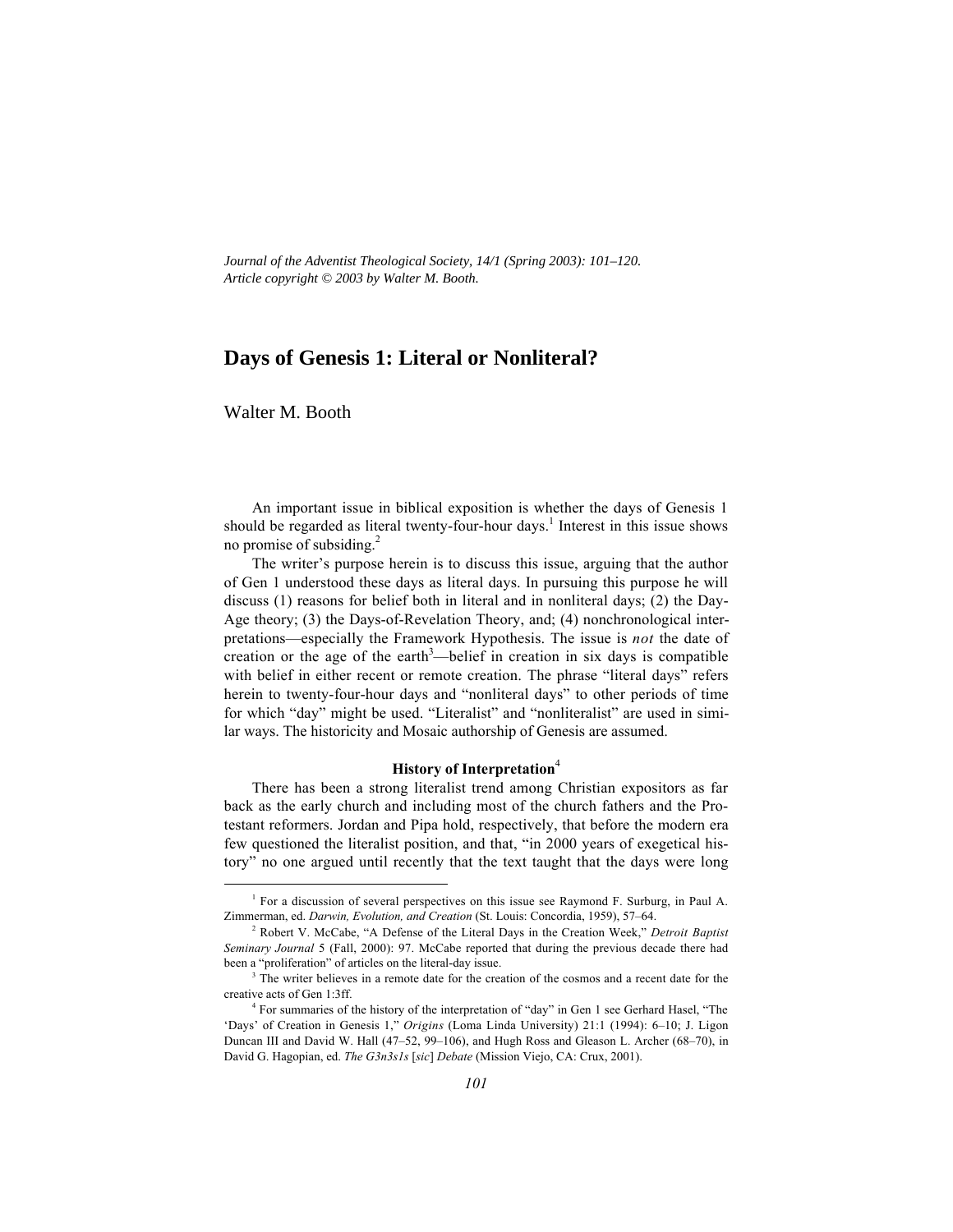ages.<sup>5</sup> Recently, literalists have included many Christian scholars—conservatives and liberals—and scientists who accept creationism. The recent renewal of interest in creationism has included reaffirmations of the literalist view.

As Hasel notes, reasons for nonliteralist views have been related mostly to extra-biblical concerns, such as a tendency in early Christianity to interpret the Scriptures in terms of Greek philosophy, and in the last 200+ years a "need" to harmonize Gen 1 with inferences of scientists and naturalists regarding the age of the earth and the origin of biological species. In 1994 Hasel reported that during the previous decade, "broad concordists" had been increasingly trying to interpret the days nonliterally.<sup>6</sup>

The question of literal days is an issue more among conservatives—who accept the creation account as historical but differ among themselves on the time element—than between conservatives and liberals. Those not committed to a creationist credo have no "need" to harmonize Gen 1 with science and can ignore the issue or accept a literalist position.<sup>7</sup>

#### **The Meanings of** *Yo®m* **("Day") in the Old Testament**

The meanings of  $y\hat{o}m$  in the OT include literal day, the sunlit portion of a day, and various defined or undefined periods of time. According to Stambaugh, while *yôm* can be used of long periods of time, its meaning in any passage must be determined by its context, not only by its semantic range. He asserts also that *yôm* in the plural could be used of periods of time such as "a few thousand" years."<sup>8</sup>

The meaning of *yôm* in many cases is modified, as by a prefixed prepos ition. Thus  $b^{\epsilon}$ *yôm*—"in the day"—has an adverbial force, and in many cases can be translated "when," as in Gen 2:4: "when God created." When referring to non-determinate future events, it can be translated "if" or "if ever," as in Gen 2:17: "if you ever eat," as in the CEV, the Living Bible, and a few other versions. The time referent of  $b^e$ y $\delta m$  is not in every case a literal day. In Num 7:10, e.g., it refers to a twelve day period.

It should be noted that with or without a preposition, *yôm* can also refer to a period of time other than a normal day. *Yo®m* is used in at least two and probably three senses in Gen 1 and 2.

 $\frac{1}{5}$ <sup>5</sup> John B. Jordan, *Creation in Six Days* (Moscow, ID: Canon, 1999), 17; Joseph A. Pipa, in Pipa and David W. Hall, *Did God Create in Six Days?* (Taylors, SC: Southern Presbyterian, 1999), 192.

 $6$  Hasel, 9.

 $^7$  As Jordan, 22, also noted.

<sup>&</sup>lt;sup>8</sup> James Stambaugh, "The Days of Creation—a Semantic Approach," *Creation Ex Nihilo Technical Journal* 5 (1991), 75, 73.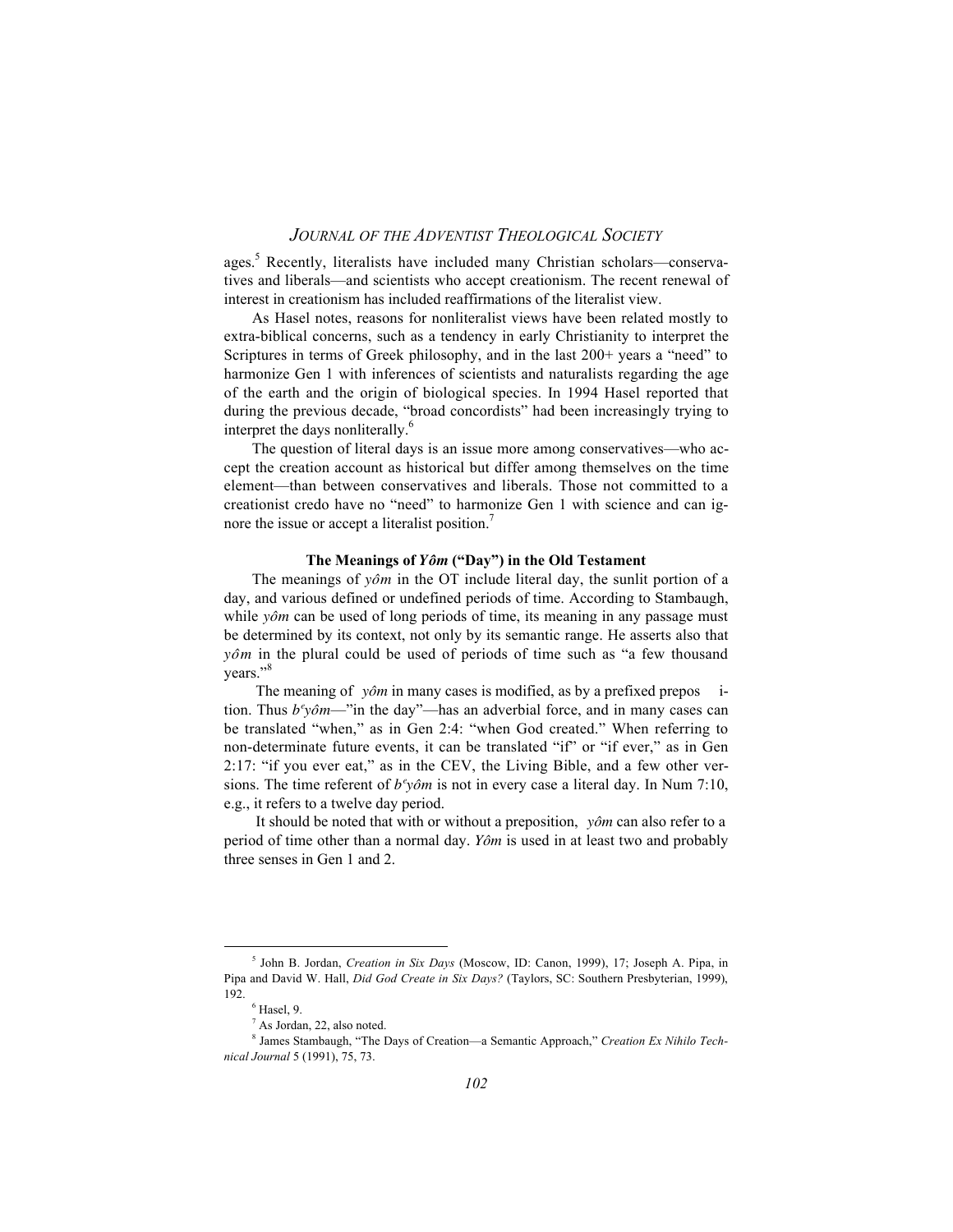#### **Arguments for the Literal Day View**

The procedure here is (1) to discuss reasons advanced for the literal-day position; (2) to reply to several nonliteralist counter-arguments; and (3) to support the literalist arguments by appeal to lexicons, theological dictionaries, and commentaries.<sup>9</sup>

**1. The Hermeneutical Principle Involved.** According to a "widely accepted hermeneutical principle," any passage in the Bible should be interpreted literally unless there is a good reason to interpret it figuratively. That is, it "should be taken literally if it makes sense and figuratively if the literal makes no sense." Baker, Surburg, and Jordan find no reason in Gen 1 for figurative interpretation.<sup>10</sup>

**2. Wording of the Text.** A straightforward reading of Gen 1 suggests that literal days are intended. That Moses repeatedly used "day" instead of another word or phrase, such as "year" or "thousands of years," indicates his belief in literal days.

According to Cassuto and Huston, the wording of Gen 1 suggests that each creative fiat was followed immediately by its implementation. In comments on 1:3, Cassuto holds that the fiat and the statement of its implementation were given the "tersest form" to show that the fiat was implemented "as soon as He commanded." In comments on v. 11, he writes: "it was so instantly."<sup>11</sup> This argument is somewhat weakened by the possibility that it was the certainty, not the immediacy, of the implementation that was emphasized.

**3. Lack of Qualifiers of** *Yôm*. When  $y\hat{o}m$  refers to a period of time longer than a day, Hasel maintains, it is qualified by a preposition, a compound construction, or in some other way. "In other words, extended, nonliteral meanings" of  $y\hat{o}m$  "have special linguistic and contextual connections which indicate clearly that a nonliteral meaning is intended." When qualifiers are absent, as in Gen 1,  $\gamma$ *om* refers to a day of twenty-four hours.<sup>12</sup>

**4. Creation Week and the Sabbath.** It seems clear from Exod 20:11 that the work of creation was distributed over six days in order to provide for the week and the Sabbath. Would the wording of 20:11 make sense if the days were not real days? Gunkel held that the institution of day seven as the Sabbath would be "superfluous" if the days were not to be understood literally.<sup>13</sup>

 $\frac{1}{9}$  For other discussions of the literal-day view see Hasel, 5–38; Terence Fretheim, in Ronald Youngblood, ed., *The Genesis Debate* (Grand Rapids: Baker, 1990), 12–35; Stambaugh, 70–78; John M. Huston. *Origins in Genesis: Day-Ages or Six Literal Days?* MATS Thesis, Biola University, 1986; Duncan and Hall, with critical responses, in Hagopian, 21–119; McCabe, 97–124.

<sup>10</sup> William H. Baker, *In the Image of God* (Chicago: Moody, 1991), 25; Surburg, in Zimmerman, 59; Jordan, 111.

<sup>&</sup>lt;sup>11</sup> Umberto Cassuto, *A Commentary on the Book of Genesis*, Israel Abrahams, trans. (Jerusalem: Magnes, 1961, 1989), 1:26, 41; Huston, 29–30.

<sup>12</sup> Hasel, 23, 24.

<sup>&</sup>lt;sup>13</sup> Hermann Gunkel, *Genesis*. Mark E. Biddle, trans. (Macon, GA: Mercer UP, 1997), 108. For similar statements see Surburg, in Zimmerman, 61, and John Benjamin Shaw, in Pipa and Hall, 217.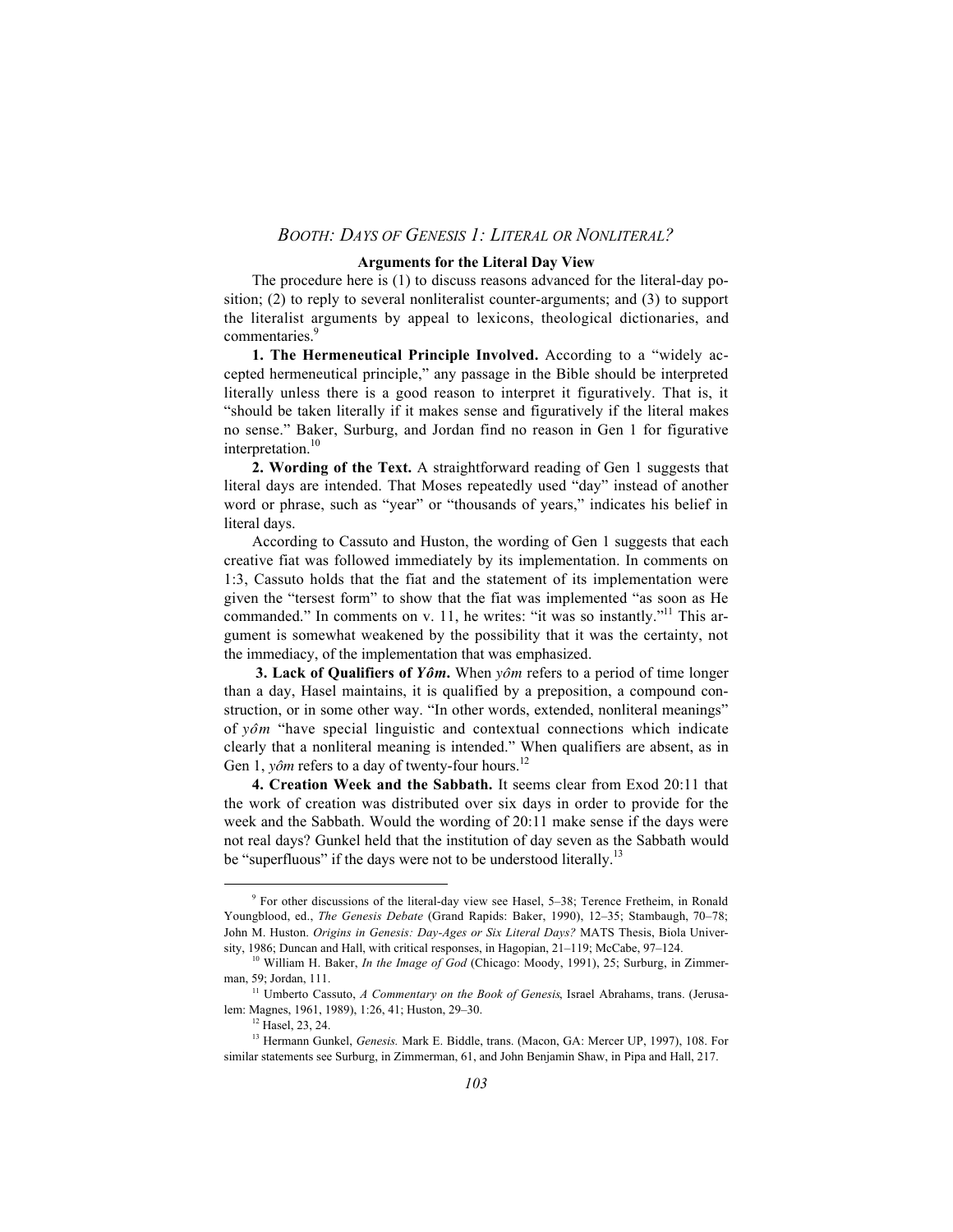The literalist force of Exod 20:11 cannot be destroyed by appealing to a parallel passage, Exod 31:17, which adds to 20:11 the idea that God was "refreshed" after creation. Some nonliteralists argue that because God never needs rest, "refreshed" must be considered as figurative, and the remainder of the passage and 20:11 must also be considered figurative. The "refreshing" could refer, however, not to needed rest, but to God's delight in contemplating a completed creation $14$  or to His communion with beings newly created in His image.

Some nonliteralists hold that Exod 20:8–11 expresses the relation between ordinary days and "days" of creation as one not of identity, but of analogy. According to Collins, "The text [of Exod 20:8–11] in no way sets up any identity between the length of our work week and the length of God's. . . ."15 Surburg, however, points out that six days of work followed by a day of rest by God "alone can furnish a consistent analogy" for working six days and resting on the seventh day.<sup>16</sup>

The idea is clear that human beings, by working six days and resting on the seventh, are to imitate the creative work and rest of God. Note that the identical pattern—work six days, abstain from work on the seventh day—and the idea of imitating God are displayed in the account of the creative work of giving, and the human work of gathering, the manna (Exod 16).

Last, it may be asked if Moses, in one short passage, would have used the word "days" in two radically different senses.

**5. Days Defined as "Evening/morning."** Baker and Hasel agree that the "evening/morning" clause cannot be made to mean anything other than a literal day.<sup>17</sup> Steinmann shows that *yôm 'eḥād* ["one day"] in Gen 1:5 should be seen as a definition of "evening and morning." He translates the verse as follows: "God called the light 'day,' and the darkness he called 'night.' There was an evening and there was a morning: one day."<sup>18</sup> Stambaugh holds that "day," when used with "evening and morning," always means a literal day.<sup>19</sup>

Bradley, however, maintains that this argument cannot be used for literal days because if the days can be nonliteral days, the evening and morning can be other periods of time.<sup>20</sup> In reply, it may be said not only that the "evening/morning" clause refers to literal days, but that Moses used it to emphasize that each day was a literal day. Arguably, had Moses believed that the days were nonliteral days, he would not have used this clause.

<sup>&</sup>lt;sup>14</sup> Pipa, in Pipa and Hall, 171.

<sup>&</sup>lt;sup>15</sup> John Collins, in Pipa and Hall, 142.

<sup>16</sup> Surburg, in Zimmerman, 61.

<sup>&</sup>lt;sup>17</sup> Baker, 25; Hasel, 28; see also August Dillmann, *Genesis Critically and Exegetically Expounded*. Wm. B. Stevenson, trans. (Edinburgh: T. and T. Clark, 1897), 1:64.

<sup>18</sup> Andrew E. Steinmann, "dja as an Ordinal Number and the Meaning of Genesis 1:5," *Journal of the Evangelical Theological Society* 45/4 (December 2002): 577–584; quotation from 583.

<sup>19</sup> Stambaugh, 72.

<sup>20</sup> Walter L. Bradley and Roger Olsen, in Earl D. Radmacher and Robert D. Preus, eds. *Hermeneutics, Inerrancy, and the Bible* (Grand Rapids: Zondervan, 1984), 299–300.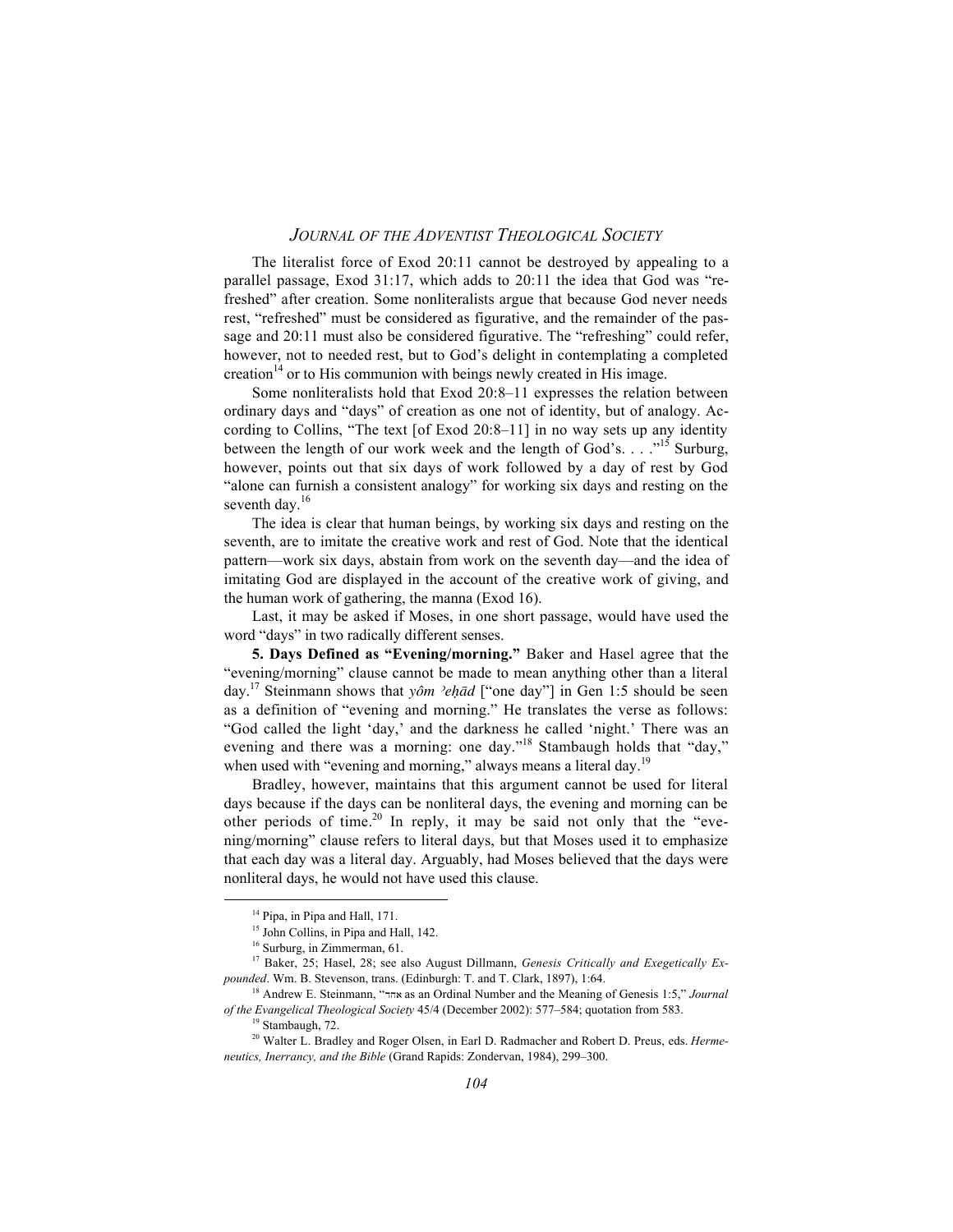**6. The Use of** *Yôm* with a Numeral. *Yôm*, when modified by an ordinal numeral, refers to a literal day. Only Hos 6:2, Zech 14:7, and Amos 4:4 have been cited as exceptions to this practice, which is always followed, according to Pipa and Whitcomb, in, respectively, the Pentateuch and historical books.<sup>21</sup> According to Newman, "no clear counter-example" of *yôm* with a numeral indicating a long period of time can be cited.<sup>22</sup> Fretheim holds that in a series of numbered days, as in Num 29, *yôm* always refers to "a normal day."<sup>23</sup>

**7. Views of Lexicographers, Expositors, etc.** Hasel declares that many scholars have held the literalist view and that no lexicographers have departed from it. $^{24}$  Inspection of lexicons, dictionaries, etc., confirms Hasel's statement: none of about ten such works consulted by the writer argues against the literalist position—except for TWOT, which holds that the length of the days is "indeterminable."25 Koehler and Baumgartner (HALOT),26 *Dictionary of Classical Hebrew* (DCH),<sup>27</sup> and *Theological Lexicon of the Old Testament* (TLOT)<sup>28</sup> define  $\gamma$ *ôm* in Gen 1:5, and DCH and TLOT in the parallel passages also, as a day of twenty-four hours. The *New International Dictionary of Old Testament Theology and Exegesis* (NIDOTTE) indicates that  $\gamma \hat{\omega} m$  is used in 1:5 of "the complete cycle that includes both daytime and nighttime."<sup>29</sup>

Literal expositors include von Rad, Dillmann, Gunkel, Dods, Leupold, and Wenham. Von Rad maintains that "the seven days are unquestionably to be understood as actual days." Dillmann agrees: "In truth, Moses thought of nothing else than days."30 According to Dods, if "day" in Gen 1, 2 does not refer to a normal day, "the interpretation of Scripture is hopeless."<sup>31</sup>

21 Pipa, in Pipa and Hall, 183; John C. Whitcomb, *The Early Earth* (Grand Rapids: Baker, 1972), 27.

<sup>&</sup>lt;sup>22</sup> Robert C. Newman and Herman J. Eckelmann, Jr., *Genesis One & the Origin of the World* (Downers Grove, IL: InterVarsity, 1979), 63, 61.

<sup>&</sup>lt;sup>23</sup> Fretheim, in Youngblood, 19.

<sup>&</sup>lt;sup>24</sup> Hasel, 22.

<sup>25</sup> *Theological Wordbook of the Old Testament*, R. Laird Harris, ed. (Chicago: Moody, 1980),

<sup>1:371.26</sup> Ludwig Koehler and Walter Baumgartner, *The Hebrew and Aramaic Lexicon of the Old Testament*, rev. Baumgartner and Johannes J. Stamm, trans. and ed. M. E. J. Richardson (Leiden: Brill, 1995), 2:399.

<sup>27</sup> *The Dictionary of Classical Hebrew*, David A. Clines, ed. (Sheffield: Sheffield Academic Press, 1998– ), 4:166.

<sup>28</sup> *Theological Lexicon of the Old Testament*, Ernst Jenni and Claus Westermann, eds. (Peabody, MA: Hendrickson, 1997), 2:528. English trans. of *THAT*.

<sup>29</sup> *New International Dictionary of Old Testament Theology and Exegesis*, Willem A. van Gemmeren, ed. (Grand Rapids: Zondervan, 1997), 2:420.

<sup>30</sup> Gerhard von Rad, *Genesis: A Commentary*, J. H. Marks, trans. (Philadelphia: Westminster, 1961), 63; Dillmann, 1:64; see also Gunkel, 108.

<sup>31</sup> Marcus Dods, *Genesis* (*Expositor's Bible*) (Grand Rapids: Eerdmans, 1948), 1:4. See also H. C. Leupold, *Exposition of Genesis* (Grand Rapids: Baker, 1936), 1:56; Gordon Wenham, *Genesis 1–15* (*Word Biblical Commentary*), (Waco, TX: Word, 1987), 19.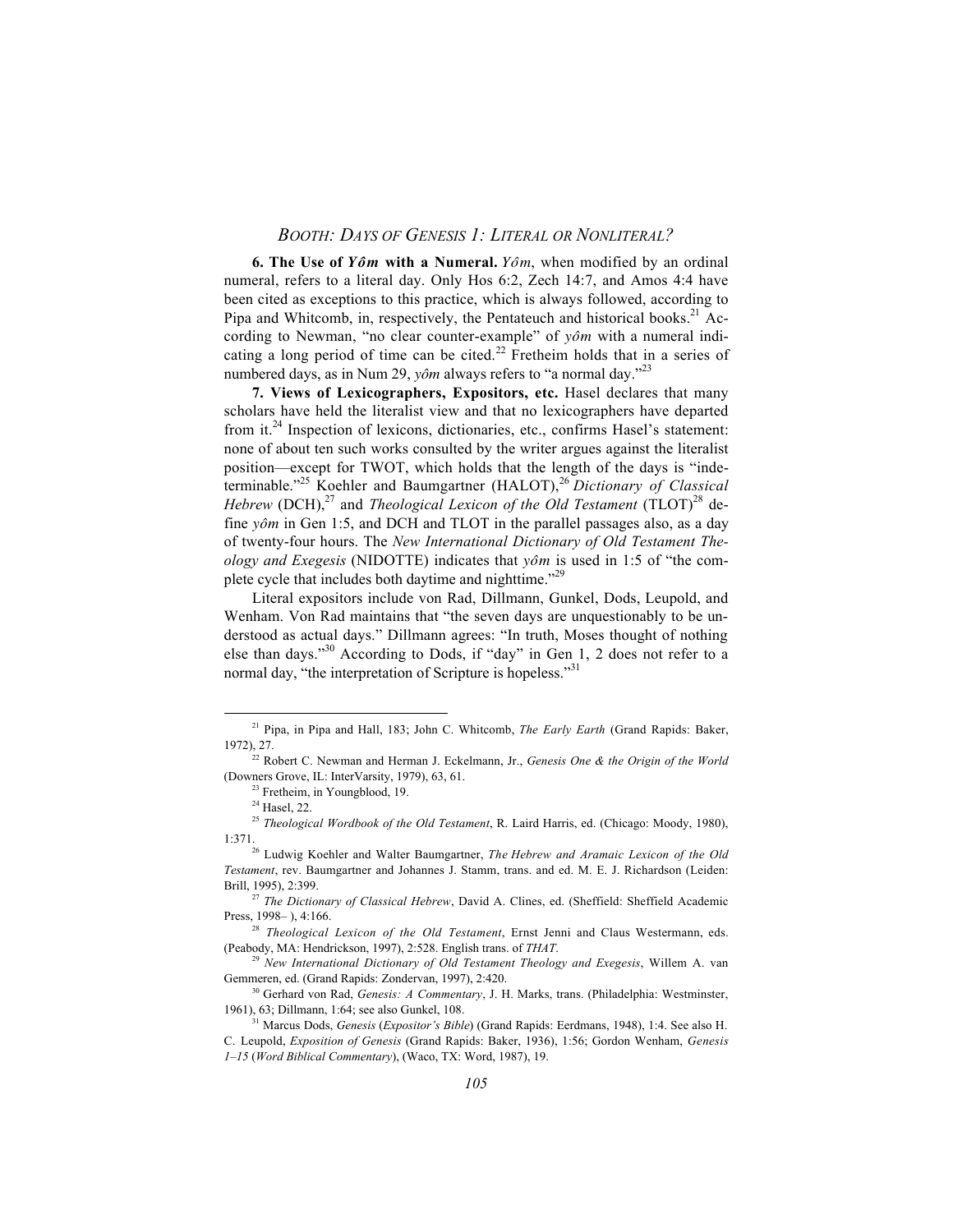Those arguing for literal days as the textual intention have also included many university professors. According to Surburg, Arthur Custance asked qualified professors at nine leading universities, including Oxford and Harvard, how *yôm* in Gen 1 should be translated. All those who replied said: "as a day as commonly understood."32 James Barr reports that he knows of no "professor of Hebrew or Old Testament at any world-class university" who does not believe that the writer of Gen 1 intended to say "creation took place in six days of 24 hours."<sup>33</sup> Barr himself appears to have accepted the literal position: "In fact, the only natural exegesis is a literal one in the sense that this is what the author intended." He states, nevertheless, that it is only "extreme fundamentalists" who assert that a literal interpretation is "obligatory or even desirable."<sup>34</sup> Last, Huston lists by their last names fifty-one scholars and scientists, of whom thirty accepted the literal-day view and twenty-one the Day-Age Theory.

#### **Arguments for the Nonliteral View**

The nonliteral position is stated effectively by Dick Fischer: "Any thoughtful person who would examine the Scriptural evidence alone should be able to conclude that a day in God's creation week was not intended to be interpreted as a 24-hour period."35 Also of interest is Norman Geisler's statement that there are "many indications" in Scripture that the days were not literal days.<sup>36</sup>

The collective attempt to discover in the Scriptures a rationale for the nonliteral position has been thoroughgoing.<sup>37</sup> Several nonliteral arguments are discussed here.

1**. Literary Genre.** Hasel discusses attempts to interpret Gen 1 in terms of a "literary genre." He states that the use of this approach to Gen 1 "is meant to restrict the meaning of Genesis 1 to a thought-form which does not demand a factual, historical reading of what took place." He reviews several genres proposed for Genesis and concludes that "there is no consensus on the literary genre of Genesis 1" and that this lack of consensus "makes the literary genre approach for a nonliteral reading of Genesis suspect of special pleading." When Gen 1 is compared to the hymns, parables, poems, cultic liturgies of the Bible, he concludes, it proves to be none of these. Nor is it, he says, a metaphor or story, but rather "a historical-prose record, written in rhythmic style, recording factually

32 Surburg, in Zimmerman, 61, citing Arthur C. Custance, *Between the Lines* (Ottawa, 1957), 36.

<sup>33 &</sup>quot;Creation Interview," *Creation Ex Nihilo* 7:1 (August, 1984), 28.

<sup>34</sup> Huston, 15; James Barr, *Fundamentalism* (London: SCM, 1977), 42.

<sup>35</sup> Dick Fischer, *Origins Solution* (Lima, OH: Fairway, 1996), 162.

<sup>36</sup> Norman Geisler, *Baker Encyclopedia of Christian Apologetics* (Grand Rapids: Baker, 1999), 272.

<sup>37</sup> For further discussion of the non-literal view see Fischer, *Origins Solution*, 147–163; Hugh Ross, *The Fingerprint of God* (Orange, CA, Promise, 1991), 141–160; and R. Clyde McCone in Youngblood, 12–35, and others.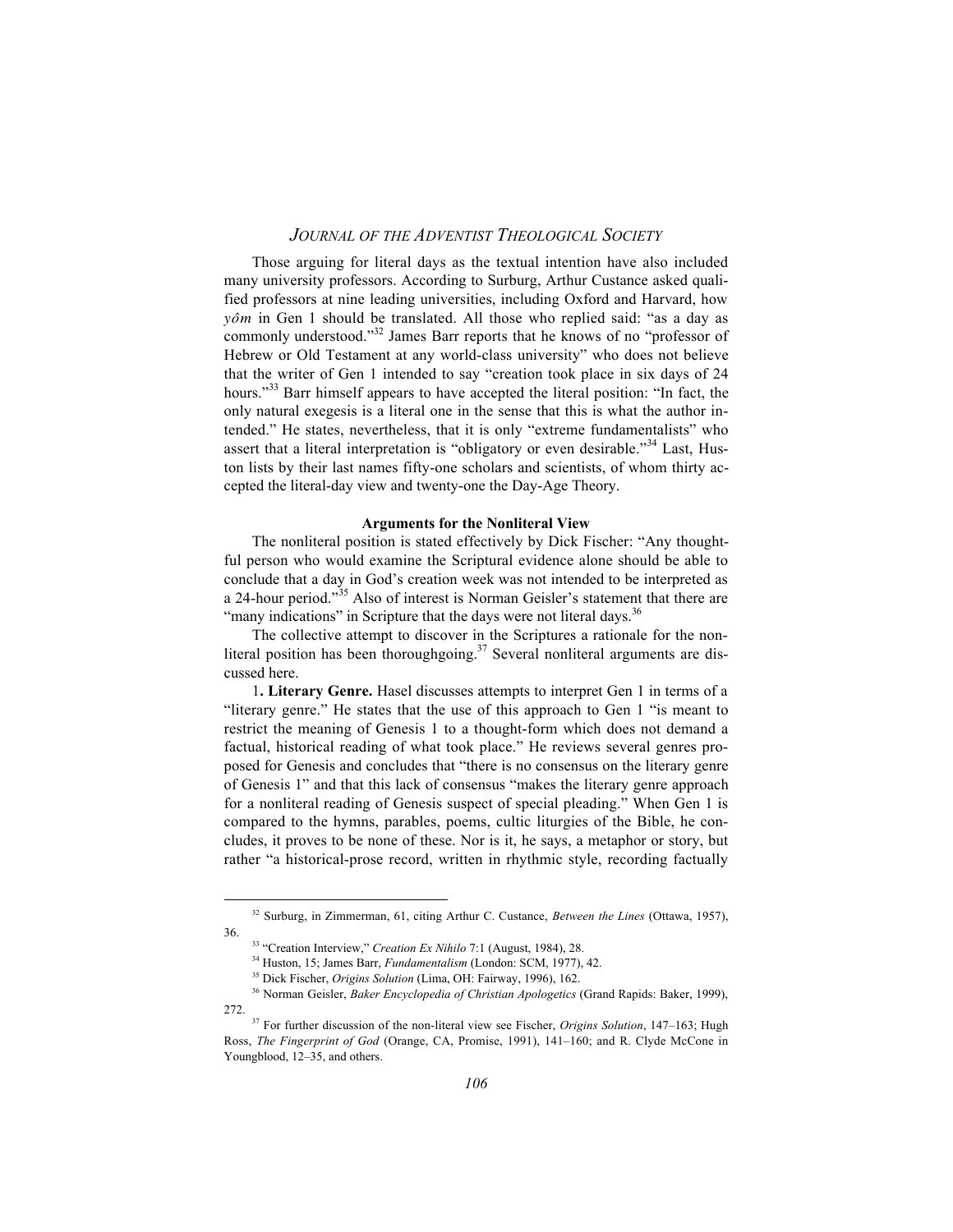and accurately" the creation of the heavens and the earth and when it took place.<sup>38</sup>

Young supports Hasel, asserting that Genesis 1 is not poetry, saga, or myth, but straightforward, trustworthy history.<sup>39</sup>

**2. Appeal to 2 Peter 3:8 and Psalm 90:4.** Those accepting a nonliteral view typically appeal to 2 Pet 3:8, which echoes Ps 90:4 when it states that "one day is with the Lord as a thousand years, and a thousand years as one day." A critique of this position involves two points: (1) neither passage has a creation context; (2) each has a comparative particle—the relation between a day, or "an evening," and "a thousand years" is a term of analogy, not of identity: a day is said to be like, not equal to, a thousand years.<sup>40</sup> Hasel holds, also, that "From contextual as well as grammatical-syntactical and semantic points of view the application of Psalm 90:4 to Gen 1 does not work. Appropriate linguistic and phraseological criteria of comparison are lacking."41

**3. Account of Day Three.** Arguments for nonliteral days based on the account of day three have emerged. Norman Geisler argues for nonliteral days on the basis that the text says that vegetation not only was created, but also grew to maturity on this day.<sup>42</sup> But because plants may have been created in various stages of growth, this argument should not be pushed vigorously. Meredith Kline also found difficulties in the account of the third day. These are discussed below in connection with the Framework Hypothesis.

**4. Account of Day Four.** To argue that days one through three were nonliteral days because the sun was not created until day four misses two points.

**a.** First, the text explicitly states that each of these days was evening and morning. Since light—however it may be explained—was created on day one, I see no problem with the statements regarding the evening-morning of days one through three.

**b.** Second, the length of a day can be determined with reference to a visible star.

**5. Account of Day Six.** The argument is that the events recorded in Gen 1 and 2 for day six could not all have taken place in one literal day. Day six and the other days, therefore, were not literal days.<sup>43</sup> Since this argument is obviously a "big gun" in the nonliteral arsenal, it is considered here at length.

How much time did these activities require? Arguably, God would have taken as little time for His activity as His purposes required. His instructions to

38 Hasel, 15–21; see also Edward J. Young, *Studies in Genesis One* (Philadelphia: Presbyterian and Reformed, 1964), 82–83.

<sup>39</sup> Young, 82–83.

<sup>40</sup> Fretheim, in Youngblood, 17; Hasel, 11, 12.

 $41$  Hasel, 12.

<sup>42</sup> Geisler, 272.

<sup>43</sup> P. J. Wiseman, *Creation Revealed in Six Days* (London: Marshall, Morgan, and Scott, 1956), 124: Ross, *Fingerprint*, 150.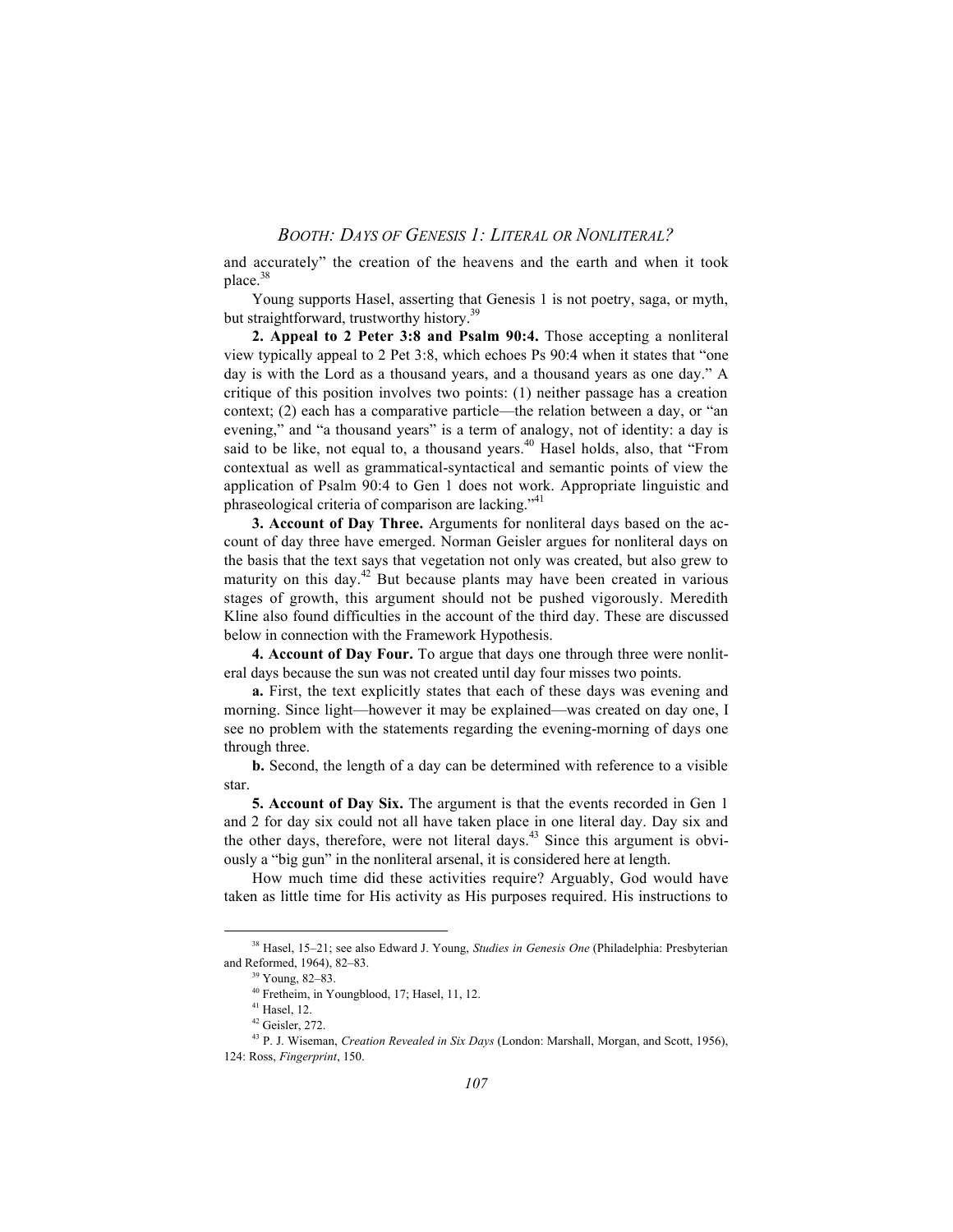Adam and Eve obviously took little time. The only human activity mentioned in the text (but not by all nonliteral expositors<sup>44</sup>) is the naming of animals by Adam. The concern, then, is with the time required for the naming. How long this took is not stated. A brief analysis suggests that it may have been only a short time.

**a.** First, the text suggests that the animals referred to in 2:19 were created specifically for the naming,<sup>45</sup> instead of being brought in from various regions in a time-consuming operation.

**b.** Second, the number of animals named was probably relatively small. There are three (overlapping) reasons for this belief:

**(1)** The purpose in the naming did not require a large number of animals. This purpose, almost certainly, was to drive home to Adam a sense of his solitariness strong enough that he would come to feel deeply the need of a companion and would accept and appreciate her when she was presented to him.<sup>46</sup> The realization of this purpose would require perhaps a few hundred animals, if that many. There is no indication that Adam was called upon to formulate a comprehensive taxonomy of the animal kingdom.

**(2)** The animals named were restricted to certain kinds: birds, "cattle," and "beasts of the field." These categories included, certainly, birds, large land mammals, and probably bats and large land-dwelling and amphibious reptiles, such as tortoises, crocodilians, and dinosaurs. Excluded were marine and aquatic animals, invertebrates, and probably animals small enough to elude observation in the vegetation.

**(3)** The animals named may have been representatives of a relatively small number of basic kinds originally created, not the wide variety now existing, as biologist Frank Marsh has suggested.<sup>47</sup> (Arguably, the Creator would not have found it necessary to create, say, the 300+ species of parrots and hundreds of thousands of species of insects now recognized.) Some students, for various reasons, have tried to determine which modern taxon might correspond to the basic "kind" of Gen 1. Woodmorappe reviews a number of studies and concludes that "the preponderance of evidence" indicates that the created kind corresponds to the family of modern taxonomy, especially in the case of birds and

44 Gleason Archer, for example. See Archer, in Radmacher and Preus, 325–27. Archer argues that the events of day six extended over many days.

<sup>45</sup> Cassuto, 1:129.

<sup>46</sup> Cassuto, 1:128, and other expositors, going back at least 145 years, have accepted, or allowed for, this explanation.

<sup>47</sup> Frank L. Marsh, *Studies in Creationism* (Washington: Review and Herald, 1950), 239. According to this concept, the animals were created as a small number of basic kinds and were divinely preadapted at creation with the capacity for limited adaptive change. As a consequence of this capacity, through natural processes, such as mutation and hybridism, many new forms of animals have come into existence, giving rise to more than a million species now recognized. This view is shared by other creationists.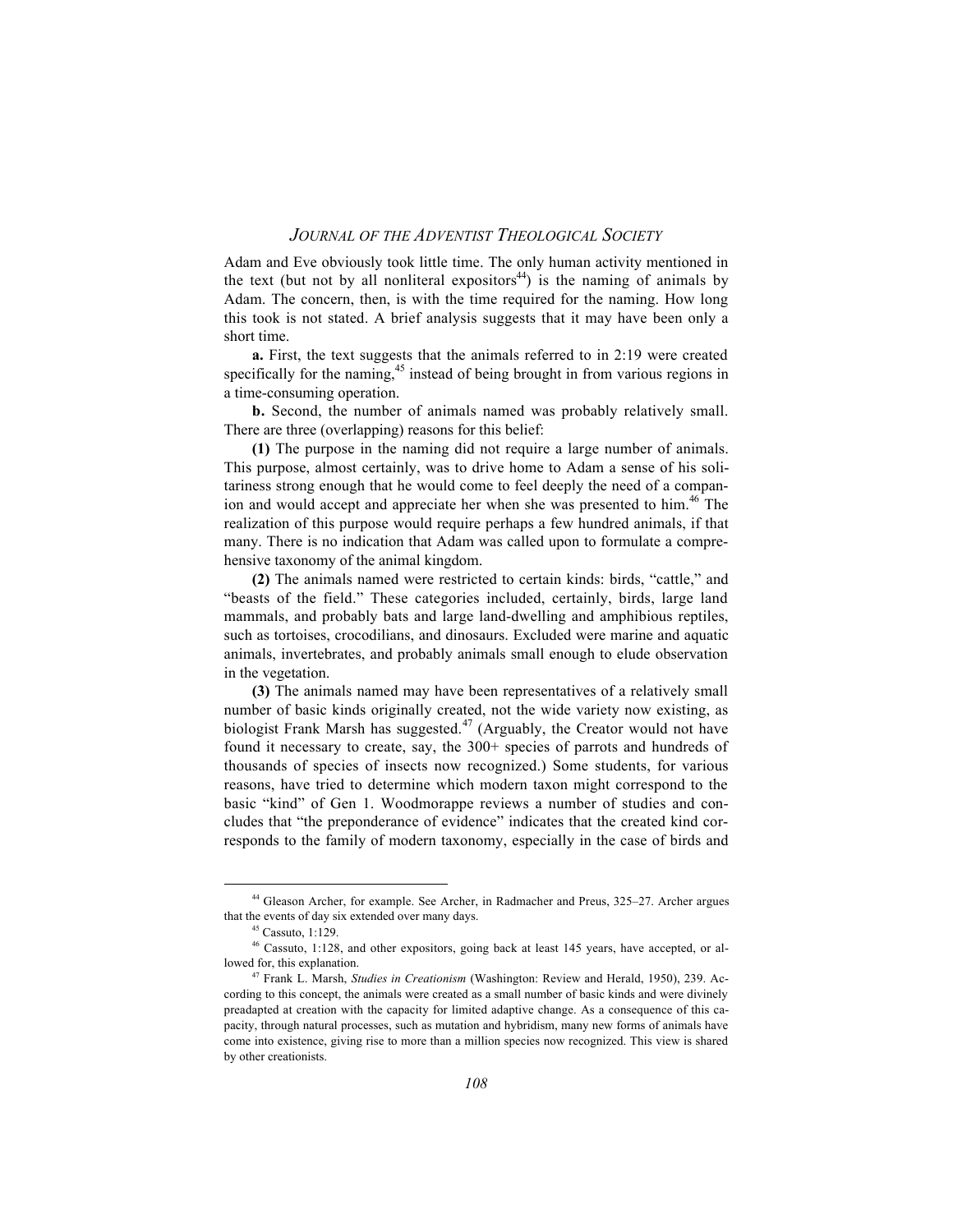mammals.48 If this conclusion and the related assumptions are correct, Adam named not more than a few hundred animals—there are now about 300 recognized families of mammals and birds, including some forms not said to have been named.

**c.** Adam named the animals quickly on the basis of their obvious gross anatomical features: size, color, prominent markings, etc. Given the purpose in the naming, careful, prolonged scrutiny of each animal to ensure that its name would be appropriate or permanent would not be necessary. Slowly-moving animals would not necessarily have caused delay.

**d.** If Adam had been informed that the naming would be followed by something superbly delightful, he would have tended to complete the naming as quickly as possible.

**e.** The Creator, certainly more interested in the reception to be accorded to Eve than in the names given to the animals, accepted each name immediately and may have kept things moving.

**f.** Regardless of all other factors, the naming may have been terminated if it became obvious before all of the designated animals had been named that its purpose had been realized.<sup>49</sup>

The writer suggests, with support from Van Bebber and Taylor, that the naming may have taken only a few hours. Jordan allows eight hours, but thinks this "probably far too long."50

Other attempts to "lengthen" day six beyond the limits of a literal day are no more convincing than the one just discussed. The writer sees no reason, therefore, to deny that all the events of day six could have been shoehorned into one day.

**6. Alleged Indeterminate Length of the Seventh Day.** Some argue that day seven of creation week was not a literal day, but a long period of time—God's "long and as yet unended Sabbath of cessation from creative work."<sup>51</sup> This argument is based on the absence of the "evening/morning" clause from the account of day seven in Gen 2:2, 3. Since day seven was not a literal day but a long period of time, so the argument goes, the other days were also long periods. Unless, as McCone suggests, God intended to resume the work of creation, week by week, after the seventh day, His cessation from creative work would have continued beyond that day.<sup>52</sup> McCone's point is discussed below.

48 John Woodmorappe, *Noah's Ark: A Feasibility Study* (Santee, CA: Institute for Creation Research, 1996), 7. Harold Clark *(Creation Speaks* [Oakland: Pacific Press, 1950], 39) and Henry Morris (*The Biblical Basis of Modern Science* [Grand Rapids: Baker, 1984], 129) also hold that the family may be an equivalent of the original "kind."

<sup>49</sup> This conclusion is supported by Mark van Bebber and Paul S. Taylor, *Creation and Time* (Mesa, AZ: Eden, 1996), 81.

<sup>50</sup> Van Bebber and Taylor, 82: Jordan, 47.

<sup>51</sup> John B. Davis, *Genesis and Semitic Tradition* (Grand Rapids: Baker, 1980, rpt.), 17.

<sup>52</sup> McCone, in Youngblood, 30–31.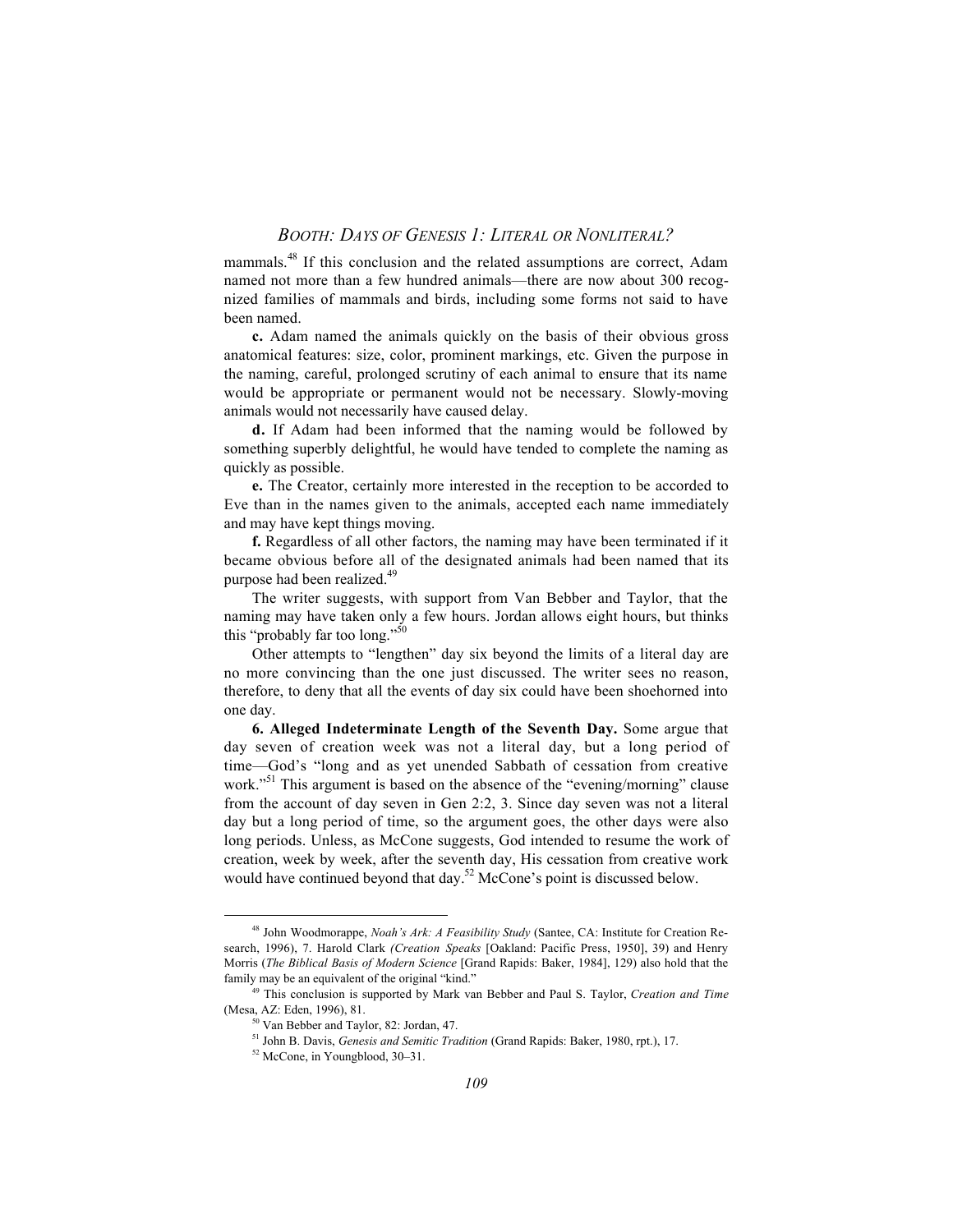There are several objections to the idea that the seventh day of Gen 2:2 was of indeterminate length:

**a.** Arguably, the length of day seven was determined by the length of the other days. Surely the repeated "evening/morning" clause is a more convincing reason for believing that the days, including day seven, were literal days, than the absence of this clause with respect to day seven is for the view that day seven and therefore the other days were not literal days. As Fretheim notes, Gen 2:2, 3 seems to refer to a literal day: "In Genesis 2:3 God blesses and hallows that day, clearly indicating that it is a specified day that is set aside as a special holy day.<sup>553</sup> Dillmann explains the omission of the "evening/morning" clause: "the narrative is at an end, there is no transition made to a further day . . ." He holds that day seven "cannot possibly be thought of as a day stretching on *in infinitum*."54

**b.** If day seven were a long period, it "would lose its character" as a type of the Sabbath, as maintained above.

**c.** McCone suggests that after "resting" from work on day seven, God may have resumed creative work in connection with another world. There are many stars in the local galaxy, and many galaxies. Conceivably, God has been engaged, and may still be engaged, in creative work on other worlds. If such is the case, His rest did not continue beyond the seventh day, and the nonliteralist argument from Gen 2:2 would have no force.<sup>55</sup>

If God concluded His work of creating the cosmos with the creative work of Gen 1, as 2:1 possibly indicates, His "rest" from creative work would continue, regardless of whether or not the days of Gen 1 were literal days. We may then understand that God rested on a literal seventh day and sanctified it as a recurring rest day for human beings. Day seven could then be regarded not only as a literal day and a prototype of the Sabbath for human beings, but also as introducing God's desistance from creative work until He creates "new heavens and a new earth"—in much the same way that January 1, 2001, was both a literal day and the beginning of a new millennium. This extended period of desistance from creative work—after day seven—would have no Sabbath significance.

**7. Arguments from Gen 2:4.** Hugh Ross and Fischer maintain that the use of the Hebrew words  $t \partial l^e d \partial t$ —"generations" (KJV)—and  $b^e y \partial m$  in Gen 2:4 indicates a long time span for creation week. They hold that  $t\partial l^{\theta}d\partial t$ , because of the translation "generations," must refer to a long period of time.<sup>56</sup>

53 Fretheim, in Youngblood, 20.

<sup>54</sup> Dillmann, 1:90–91, 92.

<sup>&</sup>lt;sup>55</sup> The idea that God may have resumed creative work after day seven does not necessitate belief either in "a mythological concept of cyclical time" or that the work of creation would continue eternally. (Meredith G. Kline, "Space and Time in the Biblical Cosmogony," *Perspectives on Science and Christian Faith* [*PSCF*] 48:1 [March, 1996]: 10),

<sup>56</sup> Hugh Ross, *Creation and Time* (Colorado Springs: NavPress, 1994), 52; *Fingerprint*, 150–51; Fischer, *Origins Solution*, 151.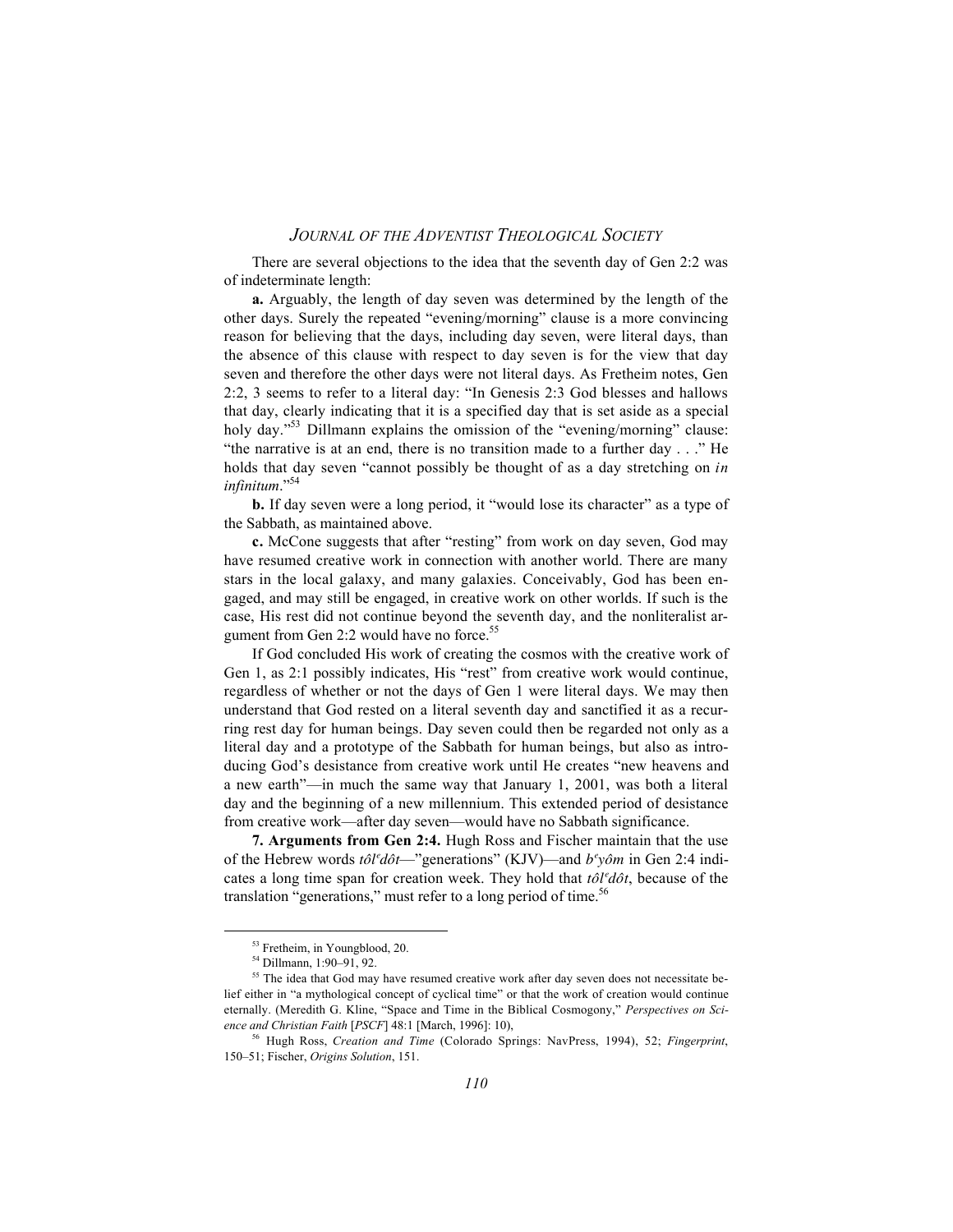It has been pointed out, however, that "generations" is a "misleading," "inaccurate" translation of  $t\partial l^e d\partial t$ <sup>57</sup> Dictionaries list the following meanings for  $t\partial l^e d\partial t$  in general: "generations," "account of a man and his descendants," "line of descendants," "origin," "begettings."<sup>58</sup> In 2:4  $t \partial l^e d \partial t$  has been translated as follows: (a) the LXX has "*biblos geneseos*," that is, "account of origin"; (b) HALOT defends "the usual rendering": "the history of the origin of heaven and earth";<sup>59</sup> (c) Waltke has "the account of the heavens and the earth."<sup>60</sup> The time referent of  $t \partial l^e d\partial t$  in any of its occurrences is determined by the context *tôl<sup>e</sup>dôt* does not determine this time referent. Obviously, we cannot, without prior acceptance of a nonliteral position, get long periods of time out of  $t \partial l^e d\partial t$ in 2:4.

With reference to  $b^{\epsilon}$ *yôm*, Fischer holds that since it includes the previous six days, it cannot be interpreted as a literal day—it is used figuratively, as "a time of indefinite length," and equals six shorter periods of indefinite length.<sup>61</sup>

As noted above,  $b^e$ *yôm* in some cases refers to periods of time longer than a day. Fischer ignores the fact that any period of time longer than a day consists necessarily of a number of literal days. That  $b^e$ *yôm* does not refer to a literal day in 2:4 hardly means that *yôm* does not in chapter 1.

**8. The Concept of "Heavenly Time" or "Days."** Some nonliteralists have argued for the existence of heavenly time, or days, as contrasted to earthly time, or days; the idea being that the days of creation week were "heavenly days" and not to be understood as literal days. Typically, support for this idea is drawn from 2 Pet 3:8, discussed above.

One argument for "heavenly days" is that, as the sanctuary of Israel was "a copy and shadow of what is in heaven" (Heb 8:5), so literal, solar days "are copies and shadows of the days distinguished by God in the Genesis creation record."<sup>62</sup> Few, if any, surely, would find this argument convincing.

In response to the idea of "God's time," Henry Morris holds that "If man's 'days' are not the same as God's 'days,' then language becomes meaningless," and the use of "day" when something else was intended would involve God in using an "inept pun." Hasel points out that "Genesis 1 is not interested in depicting how God reckons time."<sup>63</sup>

57 TWOT, 1:380; H.C. Leupold in *The Biblical Expositor*, Carl F.H. Henry, ed. (Philadelphia: Holmes, 1960), 1:56; Wenham, 55.

<sup>58</sup> Francis Brown, S. R. Driver, and Charles A. Briggs, *Hebrew and English Lexicon* (Peabody, MA: Hendrickson, 1979), 410; NIDOTTE, 2:459; *Theological Dictionary of the Old Testament*, G. Johannes Botterweck and Helmer Ringgren, eds. (Grand Rapids: Eerdmans, 1974), 6:79.

 $9$  HALOT, 4:1700.

<sup>60</sup> Bruce R. Waltke, "Creation and Chaos" (Unpublished), 32. Lectures delivered at Western Conservative Baptist Seminary, 1974.

<sup>61</sup> Dick Fischer, "The Days of Creation: Hours or Eons?" *PSCF* 42:1 (March, 1990), 16–17.

<sup>62</sup> Ross, *Creation and Time*, 60.

<sup>63</sup> Morris, In Radmacher and Preus, 340; Hasel, 12.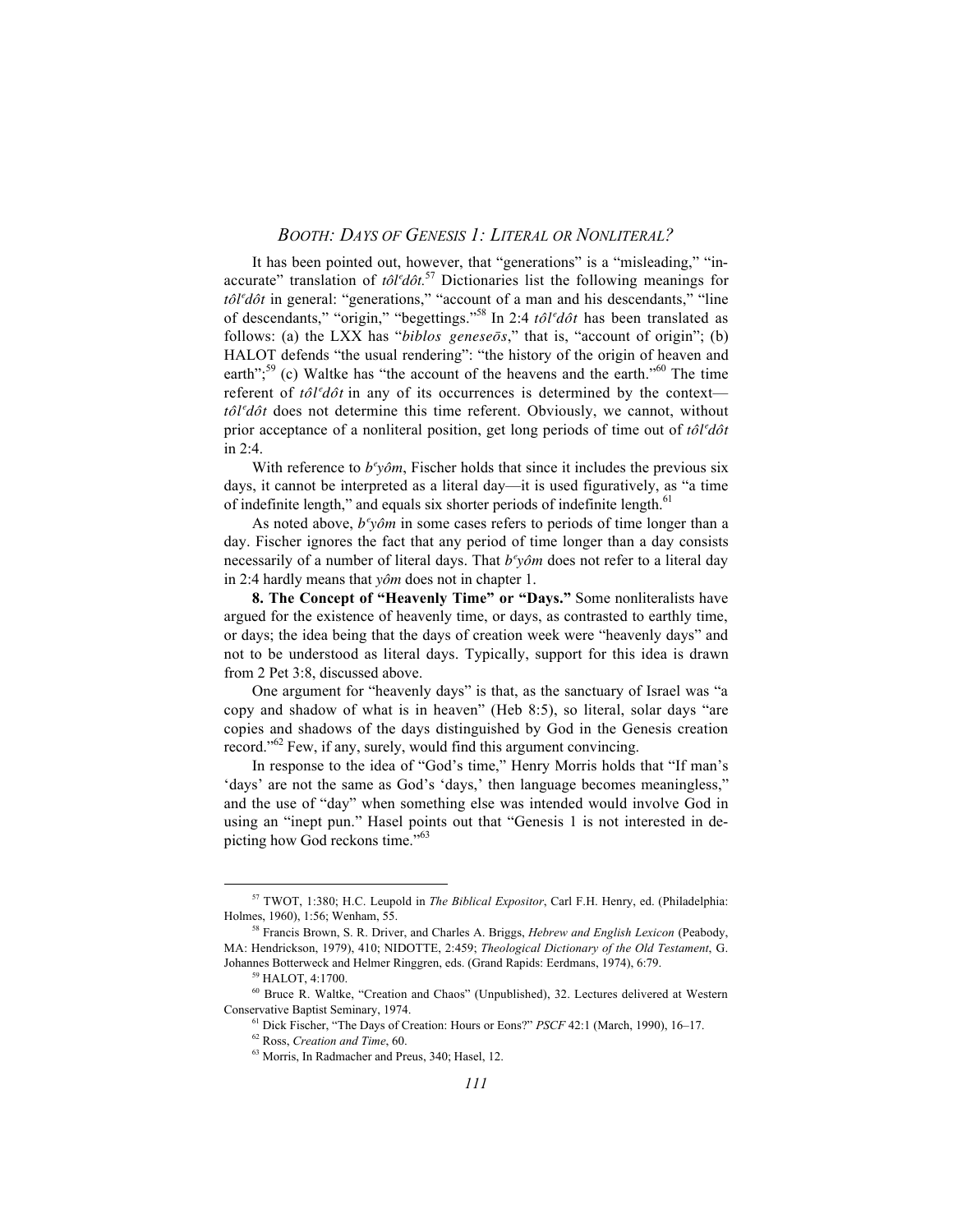It may be pointed out also that the nonliteralist position flies in the face of the testimony of lexicographers, referred to above, that the days of Gen 1 were intended to be seen as literal days.

#### **The Day-Age View**

Because many who accept the nonliteral position maintain that the days of creation were, in reality, eons, it is necessary to discuss the Day-Age Theory here.<sup>64</sup> The question may be raised: If all arguments for the literalist position were to fail, would accepting the Day-Age Theory be justified?

Actually, this theory faces difficulties—hermeneutical, logical, and scientific. Several of these are discussed here:

**1. Hermeneutical Problem.** Some expositors, including John Skinner, have criticized this theory on hermeneutical grounds. Interpreting *yôm* as eon, Skinner maintains, "is opposed to the plain sense of the passage, and has no warrant in Heb [*sic*] usage (not even in Ps. 90:4)." "If the writer had had aeons in his mind," Skinner held, "he would hardly have missed the opportunity of stating how many millenniums each embraced."<sup>65</sup>

**2. Logical Difficulty.** The Day-Age Theory requires extrapolations of impermissible magnitude. Obviously, even if the days of Gen 1 were not literal days, it would not follow that they were periods of time long enough to satisfy the requirements of evolutionists. It clearly will not do, for example, to imagine, with Blocher, that if day seven is thousands of years long, the other six can cover "millions of centuries of cosmogony."66 Obviously, periods of a thousand years each (according to the nonliteral argument from 2 Pet 3:8), without huge expansion, would be inadequate for biological evolution as commonly understood. It cannot be asserted too frequently nor emphasized too strongly that even if arguments for nonliteral days are valid, none of them, without impermissible expansion, would yield sufficient time for the purpose of harmonizing Gen 1 with science.

**3. Time Required for Divine Actions.** It may be stated that God takes no more time for any operation than His purpose in that action requires. That He can create by fiat and *ex nihilo* suggests that He can create instantaneously. The belief that creation required eons seems to represent a compromised view of the transcendence of God. As Allis notes, "limitless time is a poor substitute for that

64 J. J. Davis, *Paradise to Prison* (Grand Rapids, Baker, 1975), 53. For a further discussion of the Day-Age view, with critical responses, see Ross and Archer, et al., in Hagopian, 123–214; see also Morris, *Biblical Basis*, 117–21.

<sup>65</sup> John Skinner, *A Critical and Exegetical Commentary on Genesis* (*ICC*), (Edinburgh: T. & T. Clark, 1930), 21.

<sup>66</sup> Henri Blocher, *In the Beginning*, David G. Preston, trans. (Downer's Grove, IL: InterVarsity, 1984), 44.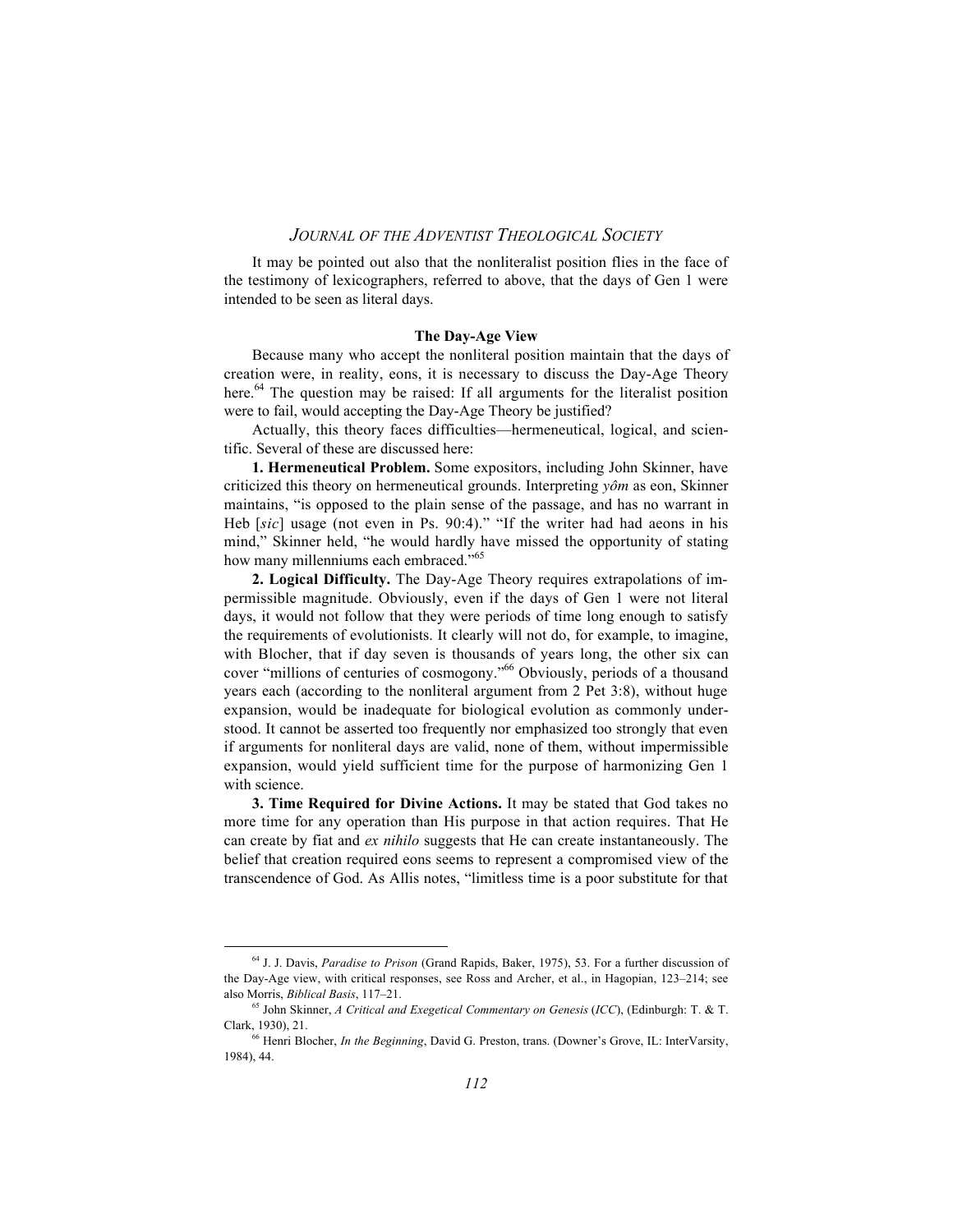Omnipotence which can dispense with time."<sup>67</sup> And Dillmann argues (1) that short periods of time suffice for divine causality and "are alone suitable" and (2) that Moses, in order to provide a rationale for the Sabbath, "embraced the process of creation in the framework of seven *days*." Otherwise Moses would have allowed less time, but not more, for creation.<sup>68</sup> Those who believe that God could have created the world in a few days or in an instant but chose to use eons to do so should by all means come forward with a convincing rationale for their position. Hugh Ross suggests such a rationale, but the writer regards it as unconvincing.69

**4. Scientific Problem.** Unless Day-Age theorists are willing to relinquish belief in the sequence of events of Gen 1, their theory involves problems, for this sequence does not match the accepted evolutionary sequence. For example, according to the latter, birds and whales (created on day five), evolved, respectively, from dinosaurs and land mammals (created on day six).

Morris, indeed, listed more than twenty "contradictions" between the sequence of Gen 1 and the accepted evolutionary sequence.<sup>70</sup>

We may agree, then, with statements by Dillmann and Weeks that (1) the reasons given for construing the days as eons are inadequate; and (2) the "whole context" of Gen 1 is against the idea of interpreting the days as ages.<sup>71</sup>

#### **The Days-of-Revelation Theory**

Some scholars have proposed that the six days were indeed literal days but that the periods of creative work were eons. One of these views is considered here. $72$ 

This theory holds that the six days were not days of creation, but days when God revealed to human beings, one day at a time, the work of creation. Wiseman, a leading proponent of this theory, maintains that much of creation "had been accomplished in the long ages past," and that "*There is no suggestion that the acts or processes of God had* occupied those six days."73

Wiseman builds much of his case on the use of the Heb verb ' $\bar{a}\hat{s}\hat{a}$  in Exod 20:9–11, where, in the KJV, it is translated "do" in vv. 9 and 10, "made" in v. 11. In about two-thirds of its OT occurrences *'āśâ* is translated "do" or "make" in the KJV. Wiseman maintains that since it is occasionally translated "show" in the KJV, it can be so translated in Exod 20:11. His idea is that in six days, God

67 Oswald T. Allis, *God Spake by Moses* (Philadelphia: Presbyterian and Reformed, 1951), 11. See also *The Interpreter's Bible*, George Arthur Buttrick, ed. (Nashville: Abingdon, 1952), 1:471.

<sup>68</sup> Dillmann, 1:64–65.

<sup>69</sup> Ross, *Creation and Time*, 141–42.

<sup>70</sup> Morris, *Biblical Basis*, 119–120,

<sup>71</sup> Dillmann, 1:64: Noel Weeks, *The Sufficiency of Scripture* (Edinburgh: Banner of Truth, 1988), 117.

<sup>72</sup> For discussions, pro and con, of other views, see Pipa and Hall, and Jordan.

<sup>73</sup> Wiseman, *Creation Revealed*, 124; *Clues to Creation* (London: Marshall, Morgan, and Scott, 1977), 137.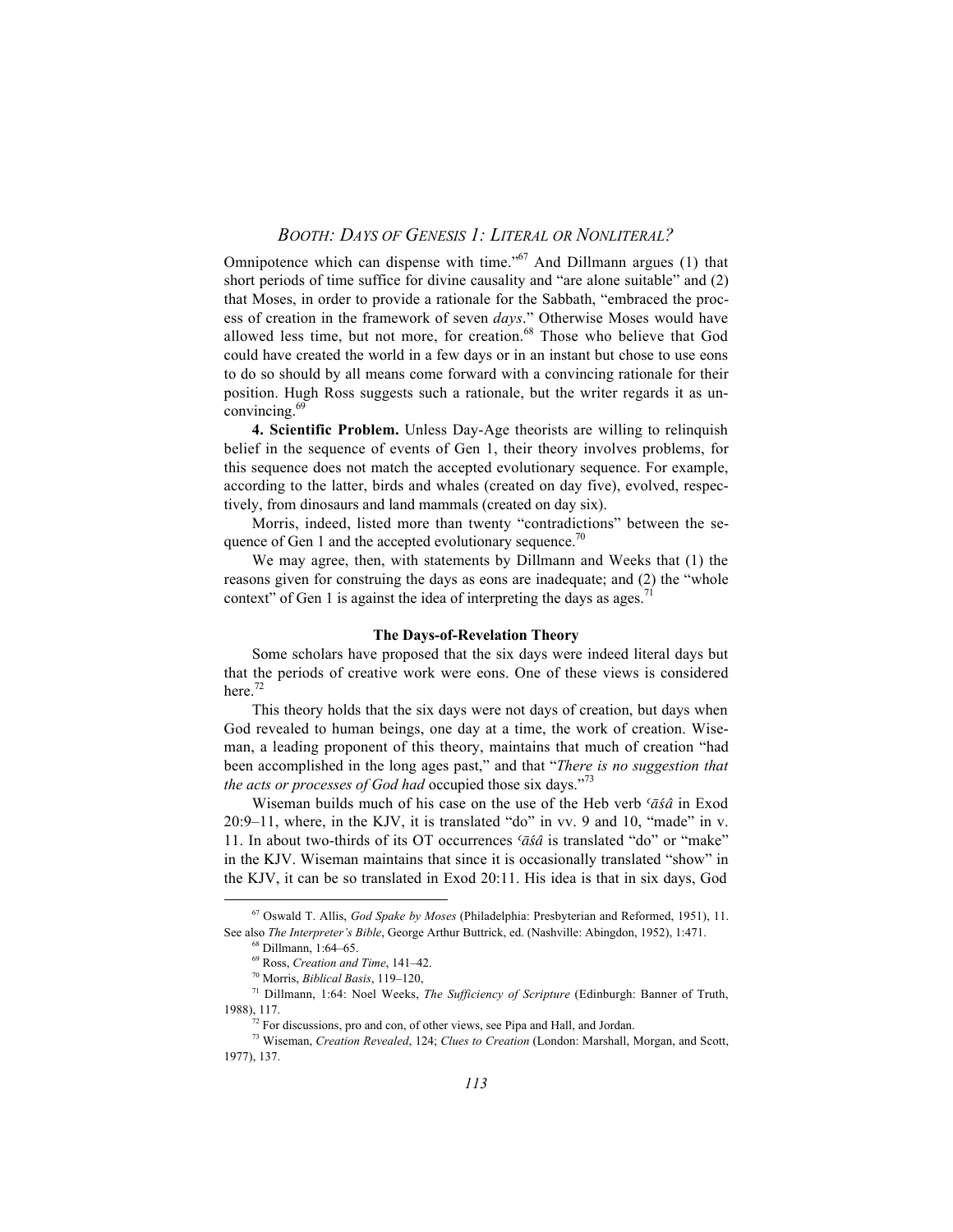"showed," or revealed, to human beings the work of creation. He maintains that in v. 11,  $\langle \bar{a}\rangle$  "necessarily means no such thing" as "created."<sup>74</sup> According to Hasel, however, there is no Hebrew-English dictionary that supports "show" as a translation of  $\langle \bar{a}\dot{s}\hat{a}\rangle^{75}$  The word is translated "show" (shew) 43 times—but never "reveal"—in the KJV. In most cases the reference is to the manifestation of a positive emotional quality, but in no case to the revelation of truth or communication of knowledge.

Regarding the use of  $\langle \bar{a}\hat{s}\hat{a} \rangle$  in Exod 20:9, 11, it appears (1) that neither its semantic range nor the context justifies the translation "showed" or "revealed" ("show" certainly does not do in v. 9); (2) that  $\bar{a}\bar{s}\hat{a}$  can be, and should be, translated "made" or "created" in v. 11.<sup>76</sup>

Exodus 20:8–11 cannot be used, then, to support the Days-of-Revelation Theory. For this reason and others, this theory should be considered invalid.

Perspectives advanced by Hayward, Newman and Eckelmann, Bradley and Olsen, and Sailhamer cannot be considered here.<sup>77</sup> None of these schemas appears to have attracted many followers.

#### **Non-chronological Views**

Some scholars have maintained that Gen 1 should be understood nonchronologically—that the author of Gen 1 was dedicated to a high-level purpose, such as formulating a theology of the Sabbath, and was not interested in details of chronology. Clouser, indeed, goes so far as to consider it improper to question whether the six days were either literal twenty-four-hour days or geological eras. Surprisingly, he states that "the text shows not the slightest hint of any concern" with either the processes used by God or the time involved.<sup>78</sup> In other words, the question of literal vs. nonliteral days is not an issue. This concept is here discussed, first in general terms, and second, with reference to a specific formulation of it—the Framework Hypothesis.

**In General.** The purposes of Moses in writing Gen 1 were surely high-level purposes, and *may* have included, in addition to narrating the creation story: (1) providing a theology of (a) creation, (b) the Sabbath,<sup>79</sup> and (c) humanity, and (2) combating idolatry and mythological cosmogonies.<sup>80</sup>

74 Wiseman, *Creation Revealed*, 32–34.

<sup>75</sup> Hasel, "Days of Creation,"14. HALOT (revised ed. of 1995), NIDOTTE, and TLOT support Hasel here.

<sup>76</sup> *TLOT*, 2:949, supports this conclusion.

<sup>77</sup> Alan Hayward, *Creation and Evolution* (Minneapolis: Bethany, 1995), 170–71; Newman and Eckelmann, 83–86; Bradley and Olsen, in Radmacher and Preus, 288–90, 299–301. John A. Sailhamer, *Genesis Unbound* (Sisters, OR: Multnomah, 1996) presents a radically different view—see especially 14, 41–44. For a critical appraisal of Sailhamer's schema, see Jordan, 131–169.

<sup>78</sup> Roy A. Clouser, "Genesis on the Origin of the Human Race," *PSCF* 43:1 (March 1991), 6.

<sup>79</sup> Blocher, 50.

<sup>80</sup> See, for example, Hasel. "The Polemical Nature of the Genesis Cosmology." *Evangelical Quarterly* 46:2 (April—June, 1974), 81–102.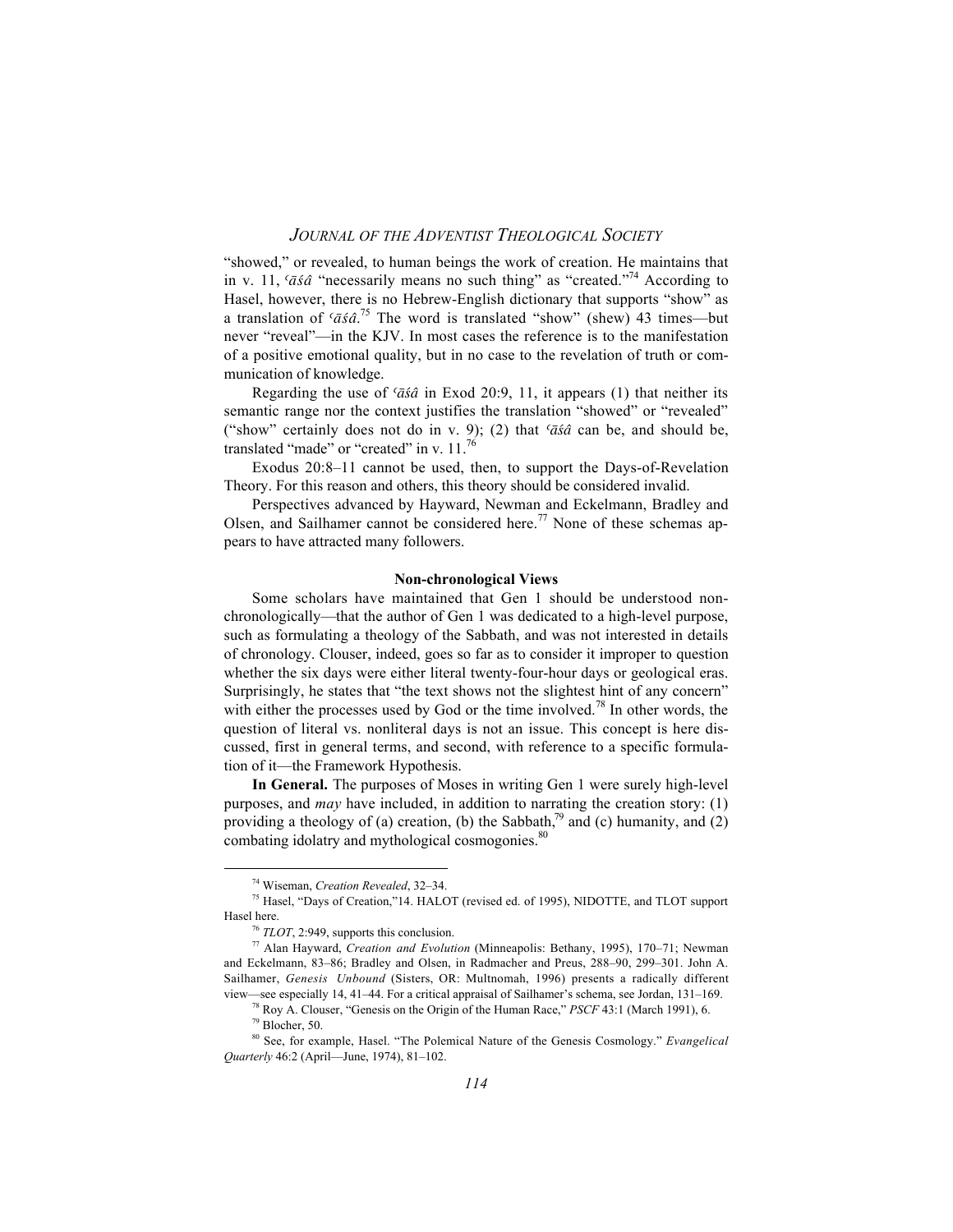In response, we should note the following: (1) that an interest in details would be a necessary part of the realization of the writer's purpose; (2) providing an account of creation would certainly involve a concern for chronological details. That creation was distributed over six literal days with cessation from work on the seventh is obviously a component of a theology of the Sabbath. It may also be said (3) that the idea that Moses would not be interested in details is gratuitous; and (4) that the notion of reading purposes into the mind of an author and then drawing expository inferences from the assumed purpose seems to me exegetically unsafe.

Against proponents of a non-chronological arrangement of Gen 1, Pipa presents four arguments for a chronological approach: "First, a genre and literary analysis suggests sequential narrative." "Second, the text has the grammatical mark of sequential narrative," namely, the repeated use of the waw-consecutive feature. Pipa reports that Moses uses this Hebrew construction fifty-five times in Gen 1. "Third, the use of 'day' with the ordinal number demands a sequential reading." Pipa holds that there is not one example in the OT of *yôm* with an ordinal number used "non-sequentially." Fourth, Biblical usage elsewhere, as in Psalm 104, parallels the creation account.<sup>81</sup>

Young also opposes the idea of a non-chronological arrangement of Gen 1. He asserts "that everything in the text militates against" "a non-chronological view of the days."<sup>82</sup>

**The Framework Hypothesis.** The Framework Hypothesis is clearly defined by Meredith Kline: Moses uses "the anthropomorphic figure of a week" as a frame on which to arrange the creation story and as a framework for a theology of the Sabbath. With this purpose in mind, adherents of the hypothesis maintain, Moses is not interested in details of chronology or in the processes of creation.

According to Mark Ross, this hypothesis "argues, *on exegetical grounds*, that the organizing principle of the creation account is topical rather than chronological. It denies, *on exegetical grounds*, that the seven-day week is intended as a chronological unfolding of the separate acts of creation limited in duration to one calendar week."<sup>83</sup>

As noted above, Dillmann holds that Moses "embraced the process of creation in the framework of seven *days*," in order to provide a rationale for the Sabbath. $84$  S. R. Driver holds much the same view. $85$  Kline appears to be the most persistent defender of this hypothesis. It is his version of this hypothesis that is

81 Pipa, in Pipa and Hall, 182–186.

<sup>82</sup> Young, 100.

<sup>83</sup> Mark Ross, in Pipa and Hall, 114.

<sup>84</sup> Dillmann, 1:64–65.

<sup>85</sup> S. R. Driver, *The Book of Genesis* (Westminster Commentary), (London: Methuen, 1943),

<sup>35.</sup>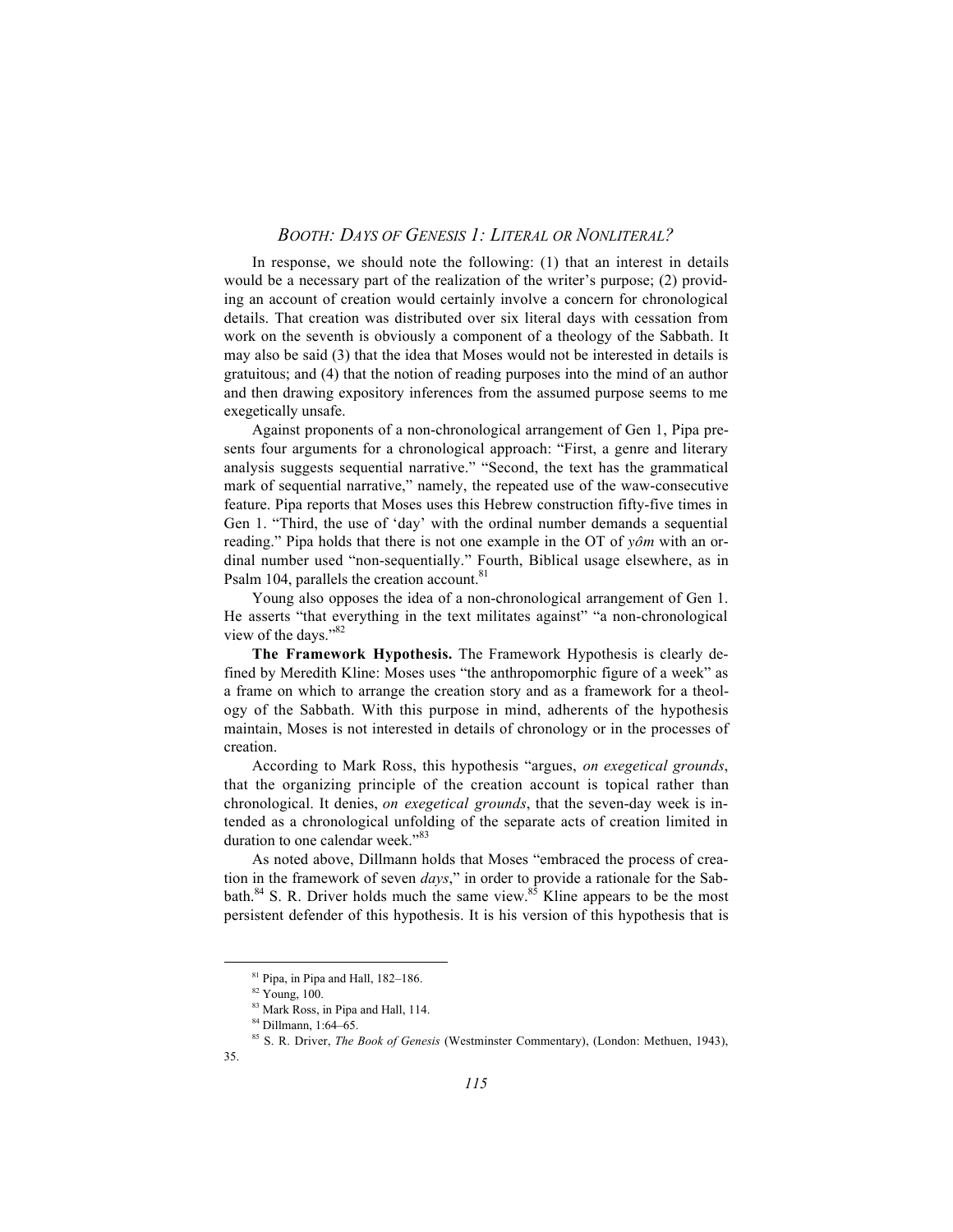considered here.<sup>86</sup> Because of limitations of space, only selected aspects can be discussed.

For the writer's purposes, the main supports for Kline's Framework Hypothesis are (1) his version of the concept of God's time vs. human time; (2) his interpretation of Gen 2:5–7; (3) alleged difficulties with a sequential understanding of Gen 1. (The second and third of these overlap.)

**1. Kline's Concept of God's Time and Man's Time.** In his concept of "Upper-Register Time and Lower-Register Time," Kline has provided a more sophisticated version of the concept of "God's time and man's time." From the mention of a space bifurcated, according to Gen 1:1, into a "higher" heavens and a "lower" earth, Kline posits the existence of a "higher-register" ("heavenly") time and a "lower-register" ("earthly") time. He holds that "The six eveningmorning days" marked by divine fiats were "upper register" days "not identifiable in terms of solar days" and "relate to the history of creation at the upper register of the cosmos."87

It does not appear to the writer that Kline's inference from the idea of a bifurcated space to that of a bifurcated time is valid. He agrees with Jordan's statement that Kline has not shown that there is any such thing as an upper register time or that upper-register time would differ from lower-register time.<sup>88</sup>

**2. Kline's Interpretation of Gen 2:5.** The phrase "exegetical grounds" used above refers to Kline's interpretation of Gen 2:5, 6. According to Kline, the "scenario conjured" by the literal interpretation of Gen 1 is at odds with 2:5; involves a conflict between science and Scripture; and pits Scripture against Scripture.<sup>89</sup> In reality the literal interpretation is at odds with Kline's interpretation of 2:5, or vice versa. Duncan and Hall characterize Kline's understanding of Gen 2:5, 6 as a "*sine qua non*" of the Framework interpretation. If he is wrong on this count, they maintain, "the whole theory falls."<sup>90</sup>

From the statement in 2:5 that there was no shrub of the field because there had been no rain, Kline infers that the *modus operandi* of preserving what God had created was normal, non-miraculous providence. Genesis 2:5 refers, then, not to creation, but to subsequent history, to the preservation of what God has brought into existence. $91$  He recognizes that "Acts of supernatural origination did initiate and punctuate the creation process."

For Kline, two problems arise with relation to 2:5:

86 Kline's views may be found in two articles: "Because It Had Not Rained." *Westminster Theological Journal* 20/2 (May, 1958), 146–157; and "Space and Time in the Genesis Cosmogony," with Lee Irons as co-author and with critical responses, in Hagopian, 217–303.

Kline, "Space and Time," 10.

 $88$  Jordan, 67.

<sup>89</sup> Kline, "Space and Time," 14, 13.

<sup>&</sup>lt;sup>90</sup> Duncan and Hall, in Hagopian, 263.

<sup>&</sup>lt;sup>91</sup> Kline, "Space and Time," 11, 12.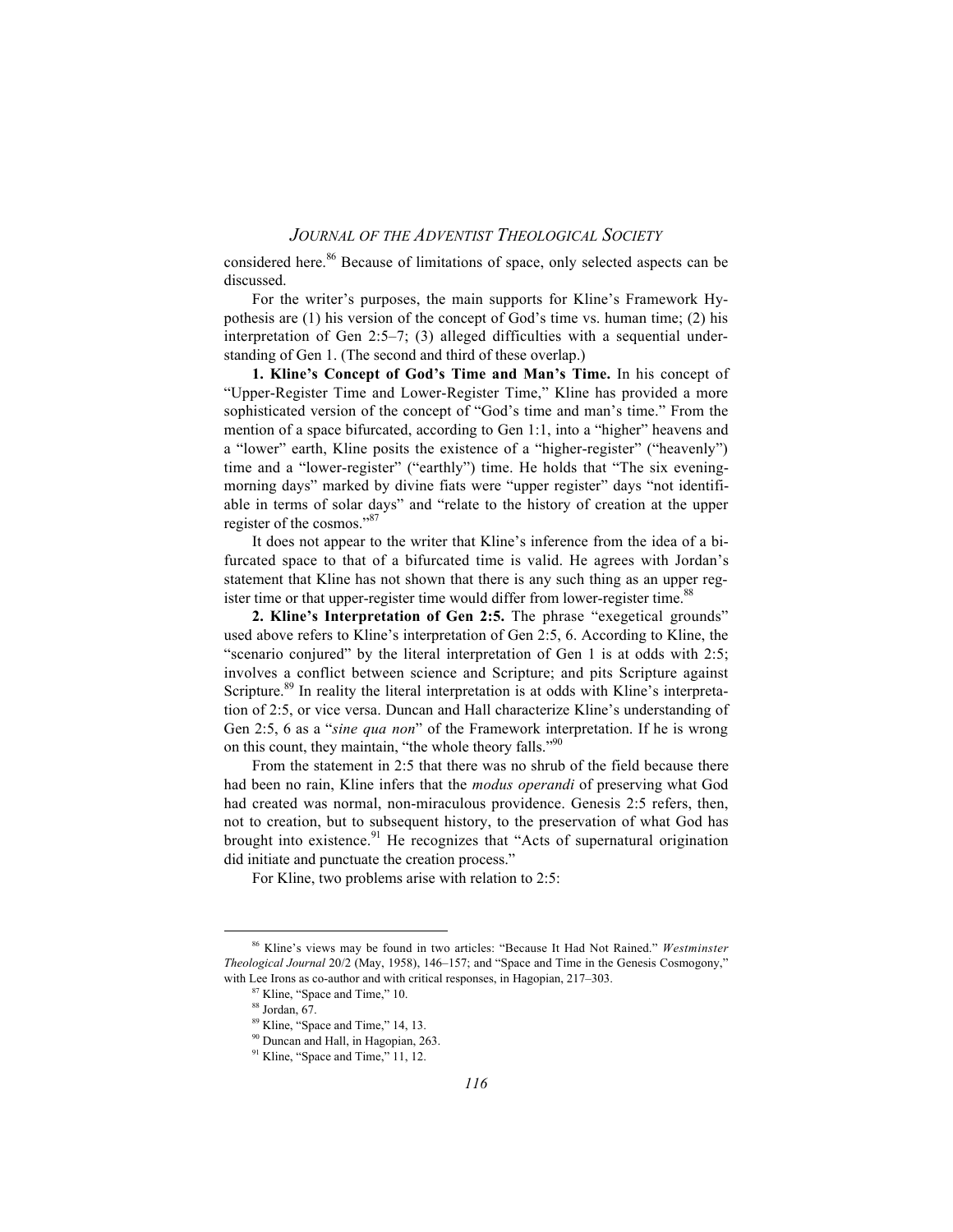**a.** He maintains, with reference to day 3 of creation week, that land that had recently emerged from beneath the sea could not have become dry land covered with vegetation in one day by the normal process of evaporation and growth. He states that according to "the principle revealed in Genesis 2:5 the process of evaporation at that time was the ordinary one."<sup>92</sup>

 Kline seems to have overlooked the possibility that dry land appeared as the result of geological activity as well as evaporation. The intended contrast in the account of day three, further, is not between dry soil and wet soil but between continents and seas. And he seems to forget his own statement that Gen 2:5 relates not to creation, but to preservation. The work of day 3, however, was clearly a work of creation.

This idea of geological work on day three is supported by Whitcomb and Morris: "Especially on the third day there was a tremendous amount of geological work, including orogeny," and "erosion and redeposition of surface materials." $^{93}$ 

**b.** Kline alleges a contradiction between Gen 2:5 and the literalist interpretation of Gen 1. According to 2:5, there was no vegetation because there had been no rain. According to Gen 1, the earth was covered with vegetation at the end of day three. Kline "discovered" this contradiction—a contradiction that cannot be resolved if the days are literal days—by identifying the "shrub of the field" and "the plant of the field," which, according to 2:5 were not yet in existence, with the vegetation in general of 1:11, 12. Kline is quite explicit: "Absent then were all plants, whether belonging to the uncultivated wilderness or to cultivated areas."<sup>94</sup>

Kline concludes that the contradiction between the literalist interpretation of Gen 1 and his interpretation of 2:5–7 means that the creative events are not represented as chronologically arranged. If his interpretation of 2:5 were correct, 2:5 would reflect a situation "that has obviously lasted for a while; it assumes a far more leisurely pace on the part of the Creator" and would suggest that the work of creation could not have been accomplished in a few days.<sup>95</sup> Kline apparently believes that creation occupied "aeons."<sup>96</sup>

In response to Kline's argument from 2:5, 6, it should be pointed out that other interpretations of Gen 2:5, 6 have emerged.<sup>97</sup> The writer accepts, and fol-

<sup>&</sup>lt;sup>92</sup> Kline, "Had Not Rained," 151.

<sup>93</sup> John C. Whitcomb and Henry M. Morris, *The Genesis Flood* (Philadelphia: Presbyterian and Reformed, 1961), 214, 215.

<sup>&</sup>lt;sup>1</sup> Kline, "Space and Time," 12.

 $95$  Kline, "Space and Time," 13.

<sup>96</sup> Kline, "Had Not Rained," 152, 154; "Space and Time," 14, 13, 12.

<sup>&</sup>lt;sup>97</sup> For other interpretations of Gen 2:5, 6 see Young, 58–65, and Jacques B. Doukhan, "The Literary Structure of the Genesis Creation Story," ThD Dissertation, Andrews University, 1978).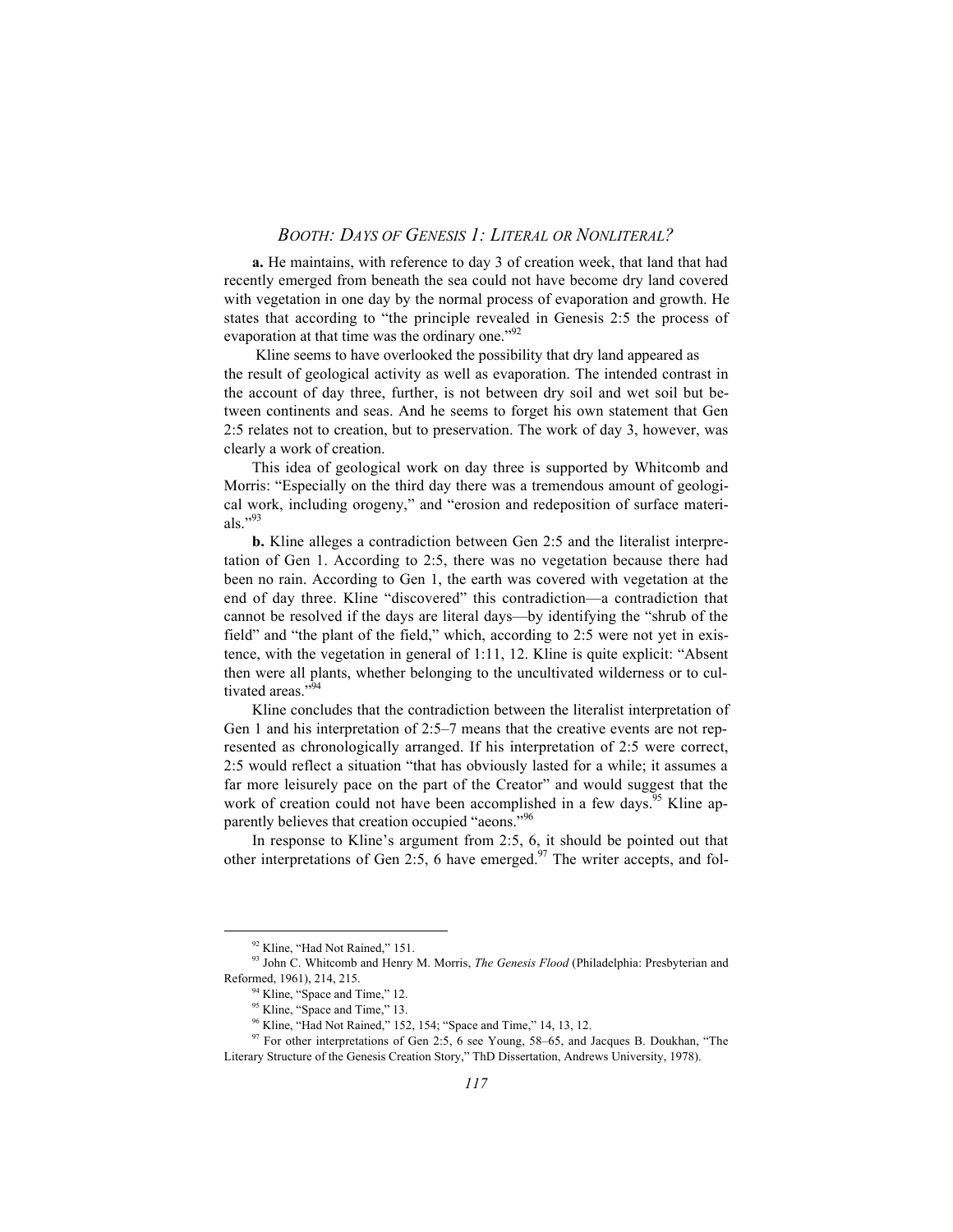lows here, that of Cassuto followed by Younker, and with additions by Jordan<sup>98</sup> and himself:

**(1)** Gen 2:5, 6 posits a situation that was not part of God's plan for human beings, but which, as Jordan suggests, was reserved for remedial judgment upon them should they sin. The shrub of the field and plant of the field and tilling the soil came in as results of their sin (Gen 3:17–19). Before they sinned the work of Adam and Eve was to tend the orchard of Eden, not to cultivate field crops. Rain came later.

**(2)** The shrub of the field and plant of the field of 2:5 correspond not to vegetation in general, but, respectively, to (a) the thorns and thistles of 3:18, desert plants that, on rare occasions of rain, spring up from seeds preserved in the dry soil; (b) the plants of the field of 3:18, grain-bearing plants that require cultivation.

**(3)** Rain had not fallen, and would not fall for some time, because the conditions required to produce it, especially the presence in the atmosphere of particles required as condensation nuclei for the formation of raindrops,<sup>99</sup> were not all present. Because the earth was watered by a "mist," rain was unnecessary. $100$ 

This interpretation, if valid, removes the basis for belief in a contradiction between 2:5, 6 and a literal interpretation of Gen 1. I agree with Jordan's statement that Meredith Kline's argument from 2:5 is "without merit."<sup>101</sup>

**3. Kline's Allegations of Problems of Sequence.** In arguing for the Framework Hypothesis, Kline seeks to show that impossible sequences are involved in the traditional positions on Gen 1. This section may be introduced with Kline's statement: "In short, if the narrative sequence were intended to represent the chronological sequence, Genesis 1 would bristle with contradictions of what is revealed in Gen. 2:5."102 Obviously, these "contradictory sequences" must be true of both the literal and the Day-Age positions if they can be relied on to support the non-chronological Framework Hypothesis. Three of these sequences are considered here:

**1.** Kline points out that vegetation, created on day three, would not have survived without the sun, created on day four. Since most vegetation survives daily periods of darkness, Kline's criticism would apply only to the Day-Age Theory.

**2.** Kline points out, against the Day-Age Theory, that if the earth were in place on day-age one, and the stars were created on day-age four, "All the vast

98 Cassuto, 1:100–104; Randall W. Younker, *God's Creation* (Nampa, ID: Pacific Press, 1999), 50–58; Jordan, 54. Kline either was unaware of Cassuto's interpretation or chose to ignore it.

<sup>99</sup> See R. G. Barry and R. J. Chorley, *Atmosphere, Weather, and Climate*, 6th ed. (London: Routledge, 1992), 70.

<sup>&</sup>lt;sup>100</sup> The Hebrew word for "mist" is of uncertain meaning. In the absence of rain, there may have been a heavy dew.

 $101$  Jordan, 55.

<sup>&</sup>lt;sup>102</sup> Kline, "Space and Time," 14.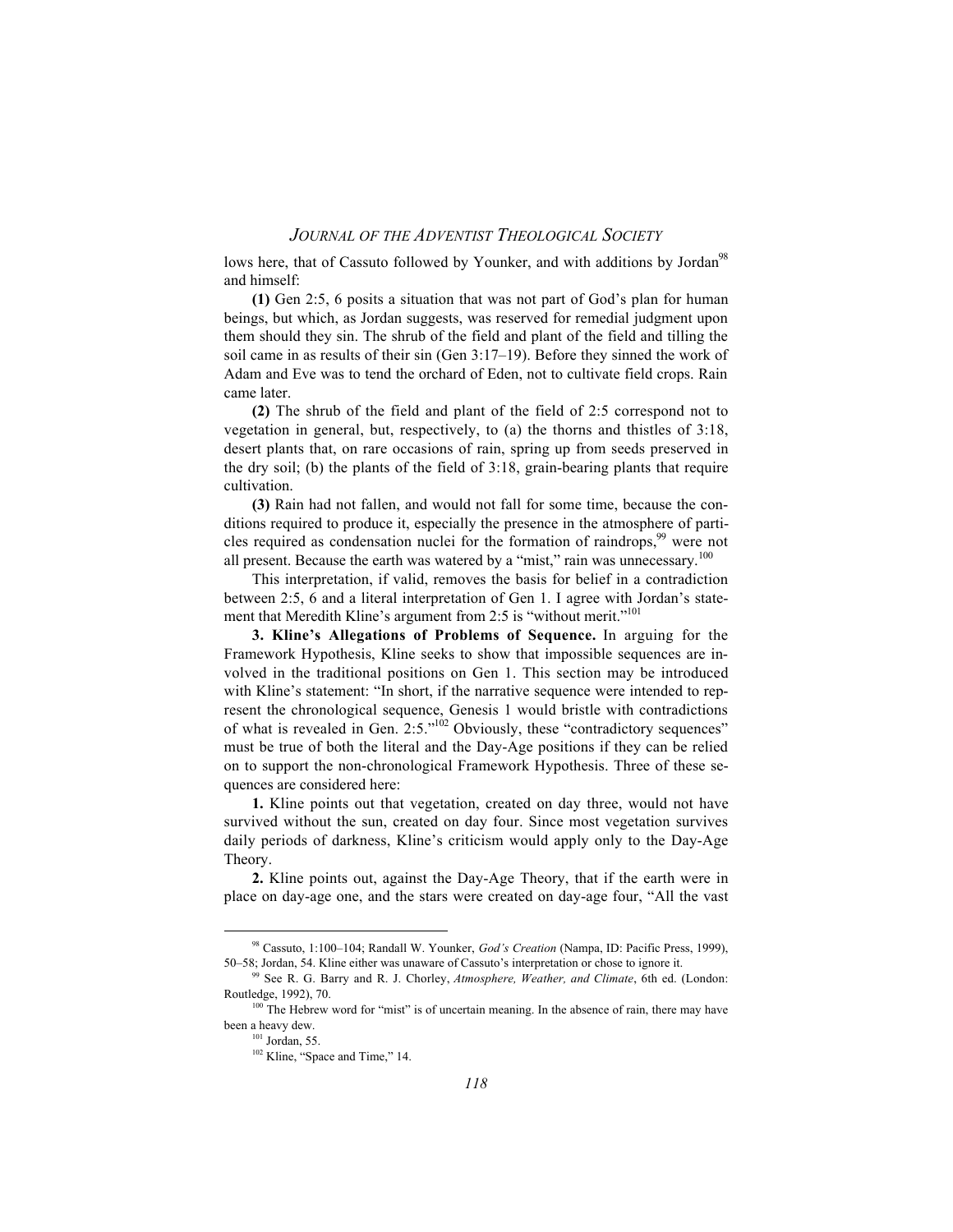universe whose origin is narrated on day 4 would then be younger (even billions of years younger)" than planet earth. $103$ 

In reply to this argument, the writer suggests that because of the ambiguity of the Heb morpheme  $\overline{e}t$  in the phrase "and the stars also" in Gen 1:16, this passage should probably be regarded as noncommittal regarding the time of the creation of the stars.<sup>104</sup> As a consequence of this ambiguity, the latter part of 1:16 can be translated "the lesser light, with the stars, to rule the night." This translation, adopted by Spurrell, Moffatt, and as a possibility by House, $105$  (and with support from Ps 136:8, 9), "removes the anomaly of the stars being created on the fourth day."106 Kline can hardly use this passage to support his hypothesis against the literalist position or the Day-Age Theory.

**3.** Kline points out also that plants that depend on symbiotic relationships with animals would not have been able to survive if created long before animals. Because these relationships were not necessarily in place at creation, this argument cannot be used to negate the literal position. These relationships may have arisen long after animals were created.

Whatever effect these allegations of contradiction may be held to have on the validity of the Day-Age Theory, they leave the literal view virtually untouched and cannot be used, therefore, to validate the Framework Hypothesis against the literal view.

The Framework Hypothesis has not escaped heavy criticism. Jordan holds that it appears to be "devoid of any sound foundation" and that it has been "thoroughly refuted over and over again," but has more adherents than ever. Young asks if "serious exegesis of Genesis 1 would in itself lead anyone to adopt" it and says that "everything in the text militates against it." Pipa holds that the hypothesis "does not work."<sup>107</sup>

In view of the preceding analysis and these criticisms, the writer regards the Framework Hypothesis as untenable.

#### **Conclusions**

Citations from several who have studied the literal-day issue serve, with a comment by the writer, as conclusions:

 $103$  Kline, "Space and Time," 13,

<sup>&</sup>lt;sup>104</sup> For a discussion of this ambiguity, without reference to Gen 1:16, see Bruce K. Waltke and M. O'Connor, *An Introduction to Biblical Hebrew Syntax* (Winona Lake, IN: Eisenbrauns, 1990), 177. Colin L House, "Some Notes On Translating וַאֶת הכוכבים in Genesis 1:16." *AUSS* 25:3 (Autumn, 1987), 241–248, discusses this ambiguity with explicit reference to Gen 1:16.

<sup>105</sup> George J. Spurrell, *Notes on the Text of the Book of Genesis* (Oxford: Clarendon, 1896), 12; and James Moffatt, *The Bible* (New York: Harper's, 1954); House, 244.

 $106$  House, 248.

<sup>107</sup> Young, 100; Jordan, 69, 82; Pipa, in Pipa and Hall, 173. For further discussion of the Framework Hypothesis see, in addition to Kline, the following: Ross (in Pipa and Hall, 113–130) argues for the hypothesis; Pipa, (in Pipa and Hall, 154–179); Young (44–76); Jordan (51–69) and Duncan, Hall, H. Ross, and Archer in Hagopian (257–277) argue against it.